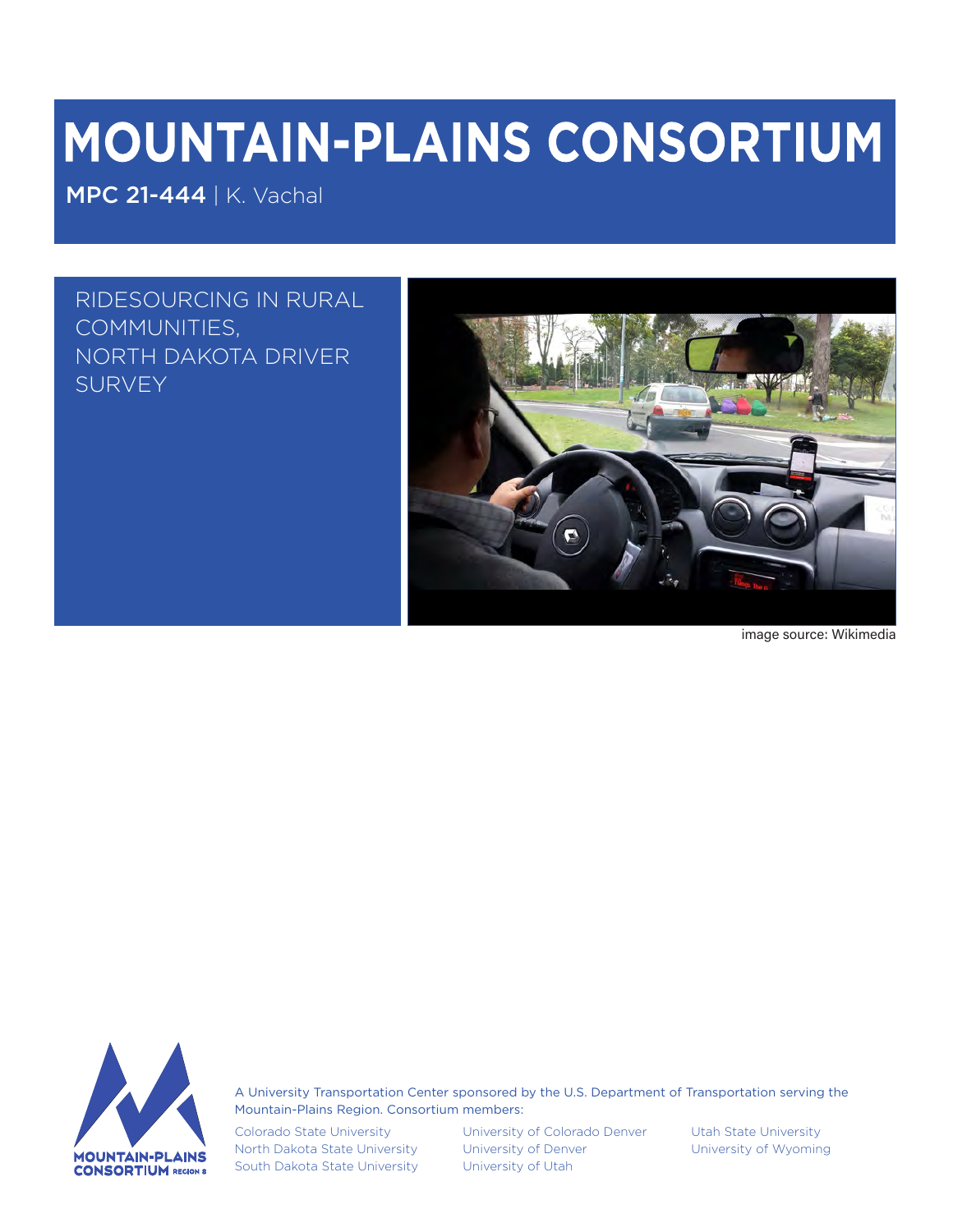#### **Technical Report Documentation Page**

|                                                                                                                                                                                                                                                                                                                                                                                                                                                                                                                                                                                                                                                                                                                                                                                                                                                                                                                                                                                                                                                                                                                                                                                                                                                                                                                                                                                                                                           |                                                      |                            | recimical Report Documentation Fage   |                  |  |  |  |
|-------------------------------------------------------------------------------------------------------------------------------------------------------------------------------------------------------------------------------------------------------------------------------------------------------------------------------------------------------------------------------------------------------------------------------------------------------------------------------------------------------------------------------------------------------------------------------------------------------------------------------------------------------------------------------------------------------------------------------------------------------------------------------------------------------------------------------------------------------------------------------------------------------------------------------------------------------------------------------------------------------------------------------------------------------------------------------------------------------------------------------------------------------------------------------------------------------------------------------------------------------------------------------------------------------------------------------------------------------------------------------------------------------------------------------------------|------------------------------------------------------|----------------------------|---------------------------------------|------------------|--|--|--|
| 1. Report No.<br><b>MPC-628</b>                                                                                                                                                                                                                                                                                                                                                                                                                                                                                                                                                                                                                                                                                                                                                                                                                                                                                                                                                                                                                                                                                                                                                                                                                                                                                                                                                                                                           | 2. Government Accession No.                          |                            | 3. Recipient's Catalog No.            |                  |  |  |  |
| 4. Title and Subtitle                                                                                                                                                                                                                                                                                                                                                                                                                                                                                                                                                                                                                                                                                                                                                                                                                                                                                                                                                                                                                                                                                                                                                                                                                                                                                                                                                                                                                     |                                                      |                            | 5. Report Date                        |                  |  |  |  |
|                                                                                                                                                                                                                                                                                                                                                                                                                                                                                                                                                                                                                                                                                                                                                                                                                                                                                                                                                                                                                                                                                                                                                                                                                                                                                                                                                                                                                                           |                                                      |                            | November 2021                         |                  |  |  |  |
| Ridesourcing in Rural Communities, North Dakota Driver Survey                                                                                                                                                                                                                                                                                                                                                                                                                                                                                                                                                                                                                                                                                                                                                                                                                                                                                                                                                                                                                                                                                                                                                                                                                                                                                                                                                                             |                                                      |                            | 6. Performing Organization Code       |                  |  |  |  |
| 7. Author(s)                                                                                                                                                                                                                                                                                                                                                                                                                                                                                                                                                                                                                                                                                                                                                                                                                                                                                                                                                                                                                                                                                                                                                                                                                                                                                                                                                                                                                              |                                                      |                            | 8. Performing Organization Report No. |                  |  |  |  |
| K. Vachal                                                                                                                                                                                                                                                                                                                                                                                                                                                                                                                                                                                                                                                                                                                                                                                                                                                                                                                                                                                                                                                                                                                                                                                                                                                                                                                                                                                                                                 |                                                      |                            | MPC 21-444                            |                  |  |  |  |
| 9. Performing Organization Name and Address                                                                                                                                                                                                                                                                                                                                                                                                                                                                                                                                                                                                                                                                                                                                                                                                                                                                                                                                                                                                                                                                                                                                                                                                                                                                                                                                                                                               |                                                      |                            | 10. Work Unit No. (TRAIS)             |                  |  |  |  |
| North Dakota State University<br><b>Upper Great Plains Transportation Institute</b><br>448 Quentin Burdick Building<br>Fargo, ND 58102                                                                                                                                                                                                                                                                                                                                                                                                                                                                                                                                                                                                                                                                                                                                                                                                                                                                                                                                                                                                                                                                                                                                                                                                                                                                                                    |                                                      |                            | 11. Contract or Grant No.             |                  |  |  |  |
| 12. Sponsoring Agency Name and Address                                                                                                                                                                                                                                                                                                                                                                                                                                                                                                                                                                                                                                                                                                                                                                                                                                                                                                                                                                                                                                                                                                                                                                                                                                                                                                                                                                                                    |                                                      |                            | 13. Type of Report and Period Covered |                  |  |  |  |
| Mountain-Plains Consortium                                                                                                                                                                                                                                                                                                                                                                                                                                                                                                                                                                                                                                                                                                                                                                                                                                                                                                                                                                                                                                                                                                                                                                                                                                                                                                                                                                                                                |                                                      |                            | <b>Final Report</b>                   |                  |  |  |  |
| North Dakota State University<br>PO Box 6050, Fargo, ND 58108                                                                                                                                                                                                                                                                                                                                                                                                                                                                                                                                                                                                                                                                                                                                                                                                                                                                                                                                                                                                                                                                                                                                                                                                                                                                                                                                                                             |                                                      |                            | 14. Sponsoring Agency Code            |                  |  |  |  |
| 15. Supplementary Notes<br>Supported by a grant from the US DOT, University Transportation Centers Program                                                                                                                                                                                                                                                                                                                                                                                                                                                                                                                                                                                                                                                                                                                                                                                                                                                                                                                                                                                                                                                                                                                                                                                                                                                                                                                                |                                                      |                            |                                       |                  |  |  |  |
| The rise of ridesourcing services such as Uber and Lyft in recent years has revolutionized urban<br>transportation across the globe. With the increased popularity of these services came negative impacts<br>on industries such as taxi cab and public transit services. In an era when ridesourcing companies are<br>expanding rapidly in previously untouched markets, rural markets might soon face unexpected changes.<br>Our objective was to understand public perception and trip activities that may lead to success in rural<br>ridesourcing markets, especially related to rider demand. Survey results showed a majority were<br>familiar with ridesourcing services such as Uber and Lyft, but the share was well under the national rate.<br>The accessibility in rural areas was very limited compared to the urban centers. With regard to market<br>segment potential, ridesourcing was seen as a good option for older adult mobility and as a ride<br>alternative to driving after drinking. A technological hurdle was also revealed in low rates of smartphone<br>ownership among older rider cohorts. While limited to a single rural state, findings suggest that public<br>education about trips via ridesourcing services may be needed. Promising views of ridesourcing as an<br>impaired driving alternative, even in rural areas, support continued efforts to improve market<br>accessibility and stability. |                                                      |                            |                                       |                  |  |  |  |
| 17. Key Word                                                                                                                                                                                                                                                                                                                                                                                                                                                                                                                                                                                                                                                                                                                                                                                                                                                                                                                                                                                                                                                                                                                                                                                                                                                                                                                                                                                                                              |                                                      | 18. Distribution Statement |                                       |                  |  |  |  |
| drunk drivers, evaluation and assessment, mental<br>disorders, pilot studies, recidivism, risk assessment,<br>safety programs, software                                                                                                                                                                                                                                                                                                                                                                                                                                                                                                                                                                                                                                                                                                                                                                                                                                                                                                                                                                                                                                                                                                                                                                                                                                                                                                   |                                                      | Public distribution        |                                       |                  |  |  |  |
| 19. Security Classif. (of this report)<br>Unclassified                                                                                                                                                                                                                                                                                                                                                                                                                                                                                                                                                                                                                                                                                                                                                                                                                                                                                                                                                                                                                                                                                                                                                                                                                                                                                                                                                                                    | 20. Security Classif. (of this page)<br>Unclassified |                            | 21. No. of Pages<br>33                | 22. Price<br>n/a |  |  |  |
|                                                                                                                                                                                                                                                                                                                                                                                                                                                                                                                                                                                                                                                                                                                                                                                                                                                                                                                                                                                                                                                                                                                                                                                                                                                                                                                                                                                                                                           |                                                      |                            |                                       |                  |  |  |  |

**Form DOT F 1700.7 (8-72)** Reproduction of completed page authorized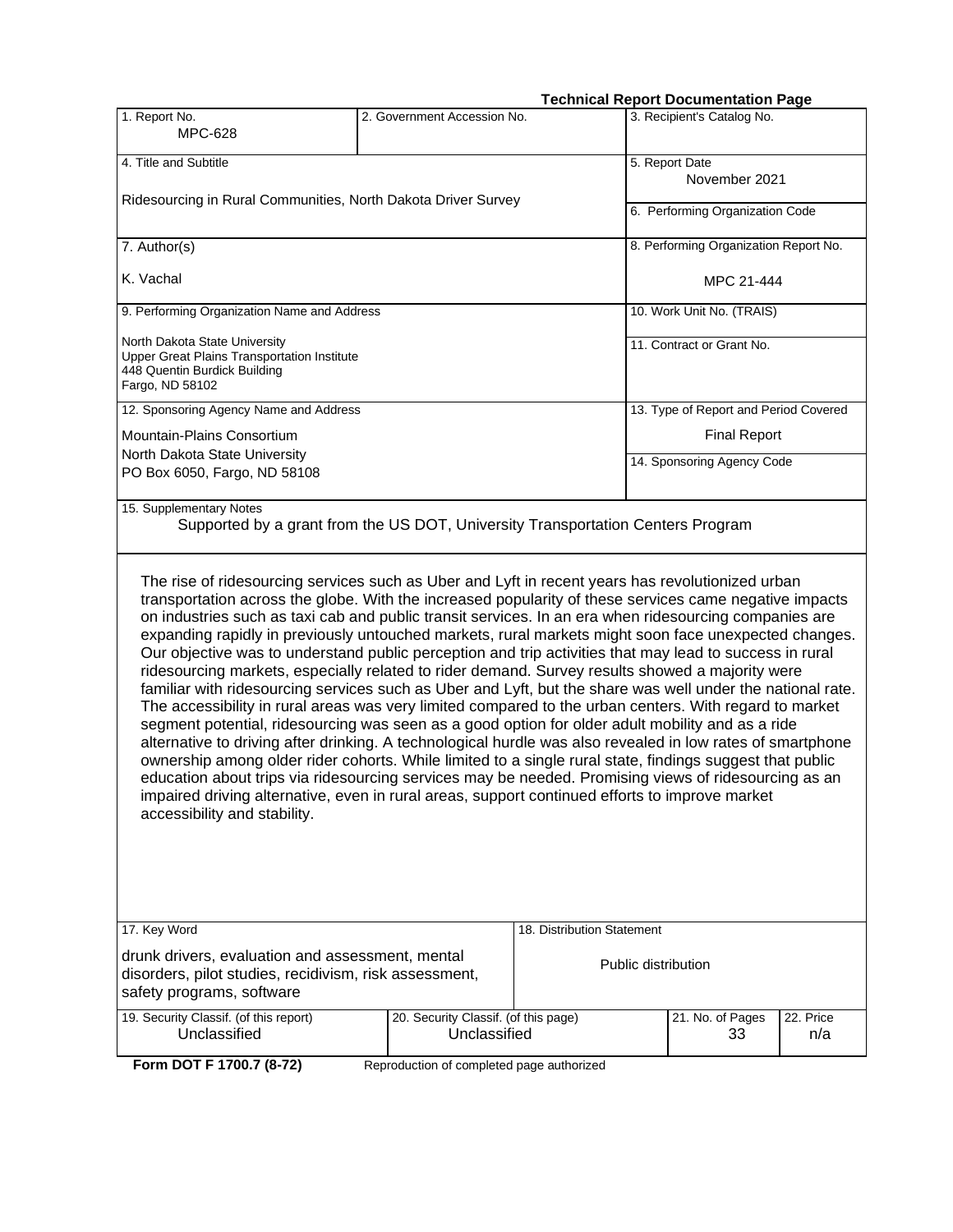# **Ridesourcing in Rural Communities, North Dakota Driver Survey**

Kimberly Vachal, PhD Upper Great Plains Transportation Institute North Dakota State University, Fargo

November 2021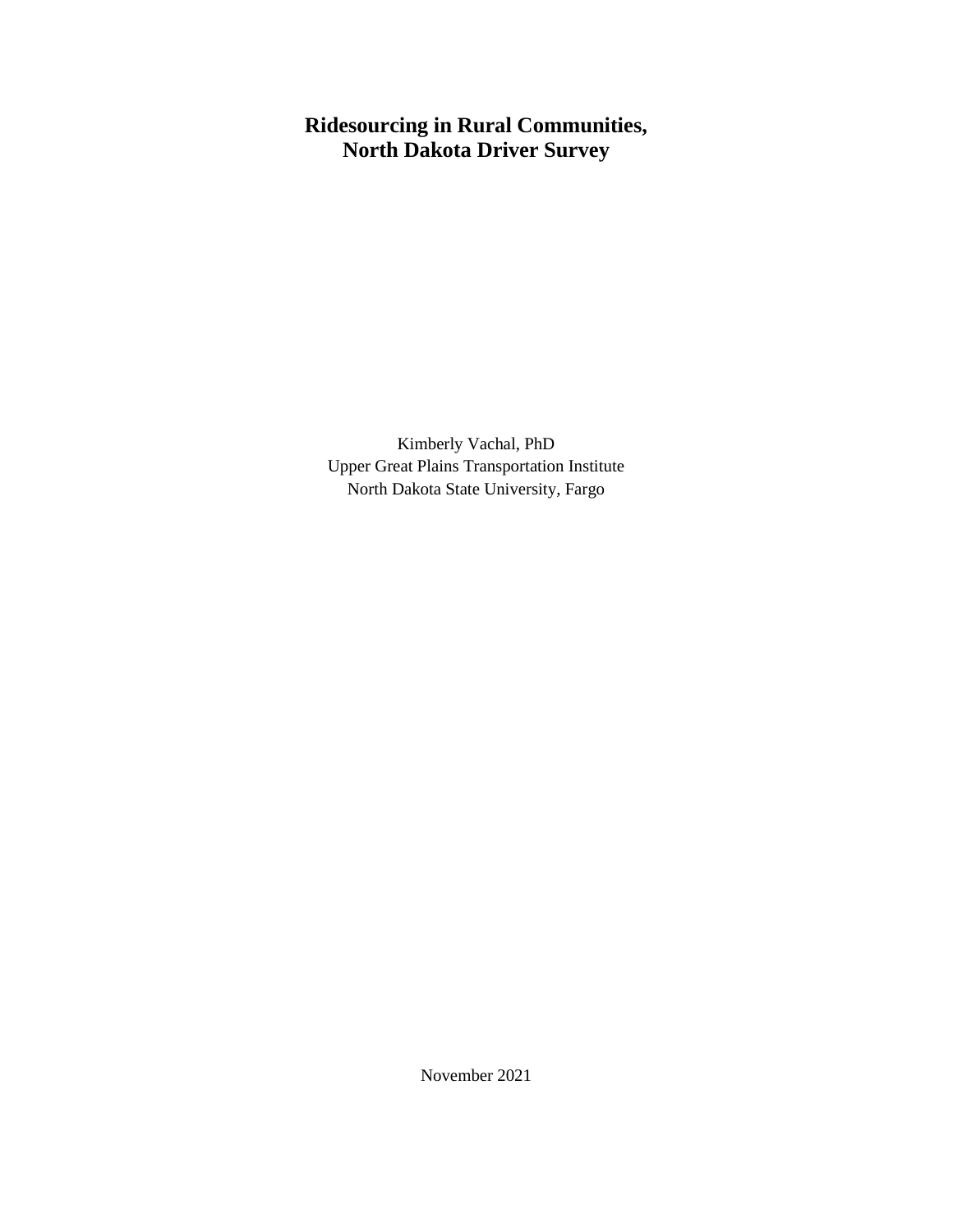#### **Acknowledgements**

The support of the North Dakota Department of Transportation is appreciated in this effort to improve insight into alcohol-impaired driving alternatives and overall traffic safety in North Dakota. Special thanks to Jaclyn Andersen for her time and expertise in managing the data collection and enumeration activities with the survey administration project phase and to Seguy Tchakounte-Wakem for his work with the early survey analysis preparation.

#### **Disclaimer**

This research was also supported by the U.S. Department of Transportation's Office of the Assistant Secretary for Research & Technology. Grant 69A3551747108 was awarded to the Mountain-Plains Consortium under the competitive University Transportation Center program. The contents presented in this report are the sole responsibility of the Upper Great Plains Transportation Institute and its authors.

NDSU does not discriminate in its programs and activities on the basis of age, color, gender expression/identity, genetic information, marital status, national origin, participation in lawful off-campus activity, physical or mental disability, pregnancy, public assistance status, race, religion, sex, sexual orientation, spousal relationship to current employee, or<br>veteran status, as applicable. Direct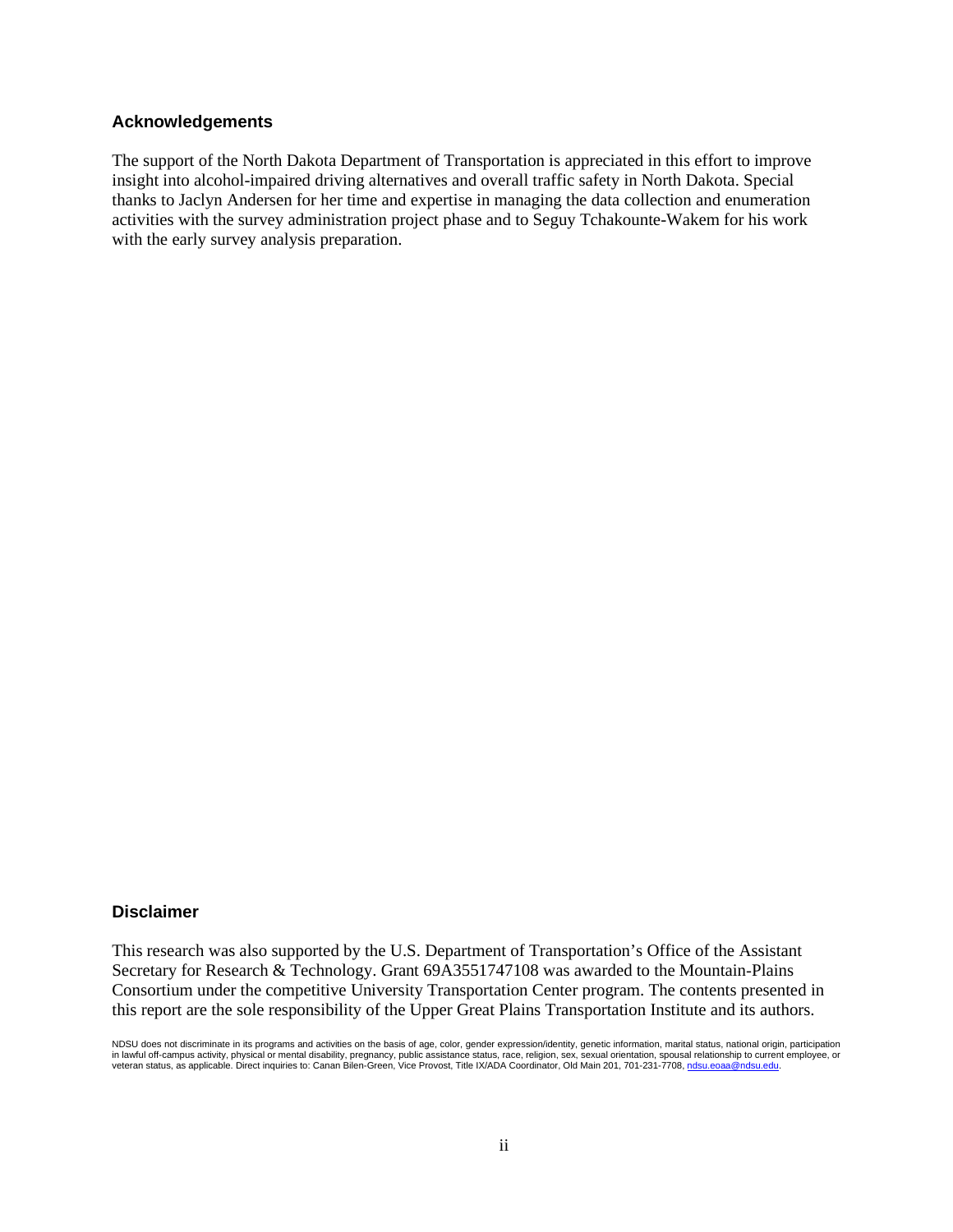# **TABLE OF CONTENTS**

| 4.1 |  |
|-----|--|
| 4.2 |  |
| 4.3 |  |
|     |  |
|     |  |
|     |  |
|     |  |
|     |  |
|     |  |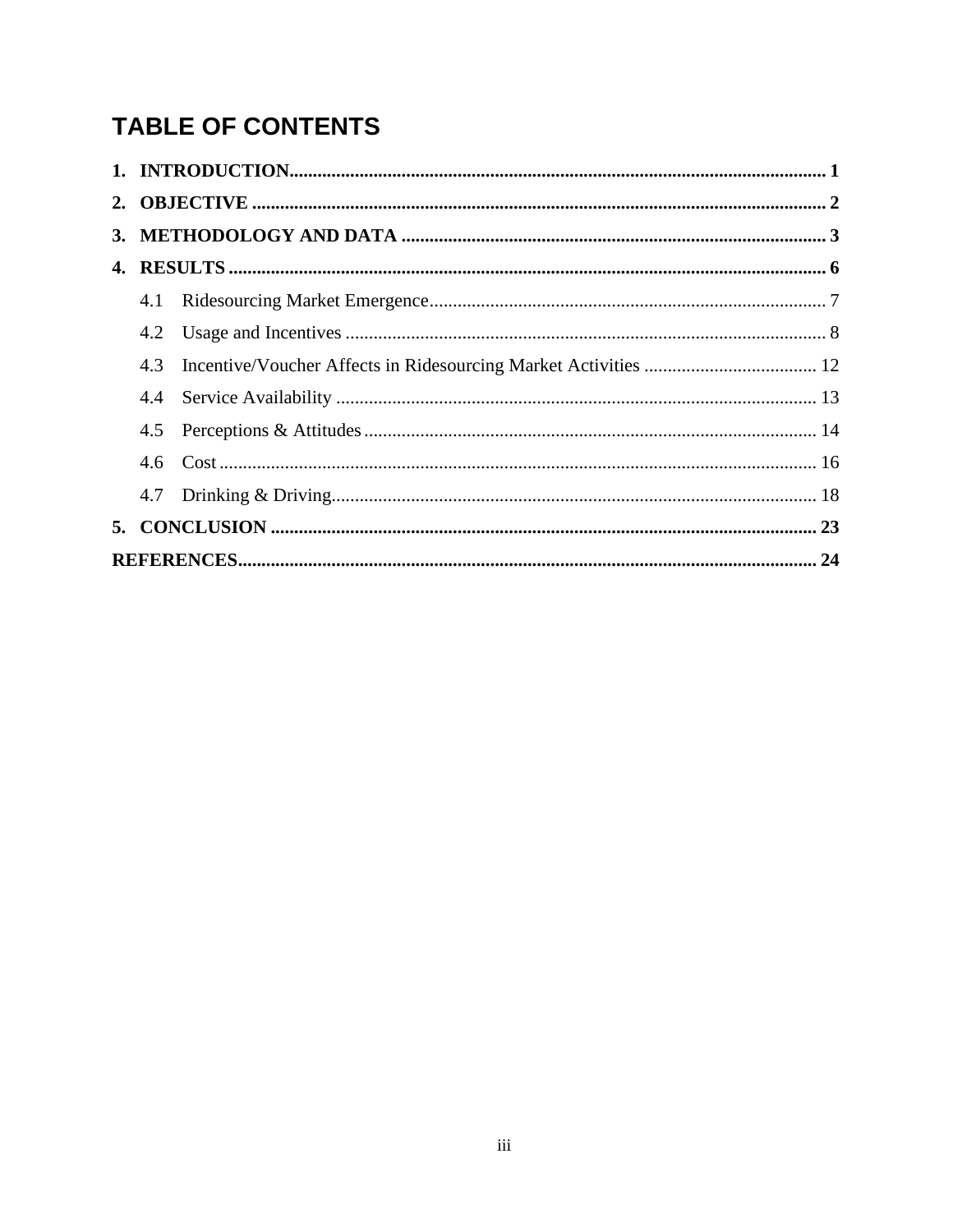# **LIST OF FIGURES**

| Figure 3.1    |                                                                                       |  |
|---------------|---------------------------------------------------------------------------------------|--|
| Figure 4.1    |                                                                                       |  |
| Figure 4.2    |                                                                                       |  |
| Figure 4.3    |                                                                                       |  |
| Figure 4.4    |                                                                                       |  |
| Figure 4.5    | Likely to Use Ridesourcing with Discount or Voucher, by Age Group 13                  |  |
| Figure 4.6    |                                                                                       |  |
| Figure 4.7    |                                                                                       |  |
| Figure 4.8    |                                                                                       |  |
| Figure 4.9    |                                                                                       |  |
| Figure $4.10$ | Alternative Modes Used to Avoiding Driving After Drinking, Among                      |  |
|               |                                                                                       |  |
|               | Figure 4.11 Frequency of Ride Alternative Used to Avoid Driving After Drinking during |  |
|               |                                                                                       |  |
|               | Figure 4.12 Likely to Use Ridesourcing with Discount or Voucher, by Age Group Among   |  |
|               |                                                                                       |  |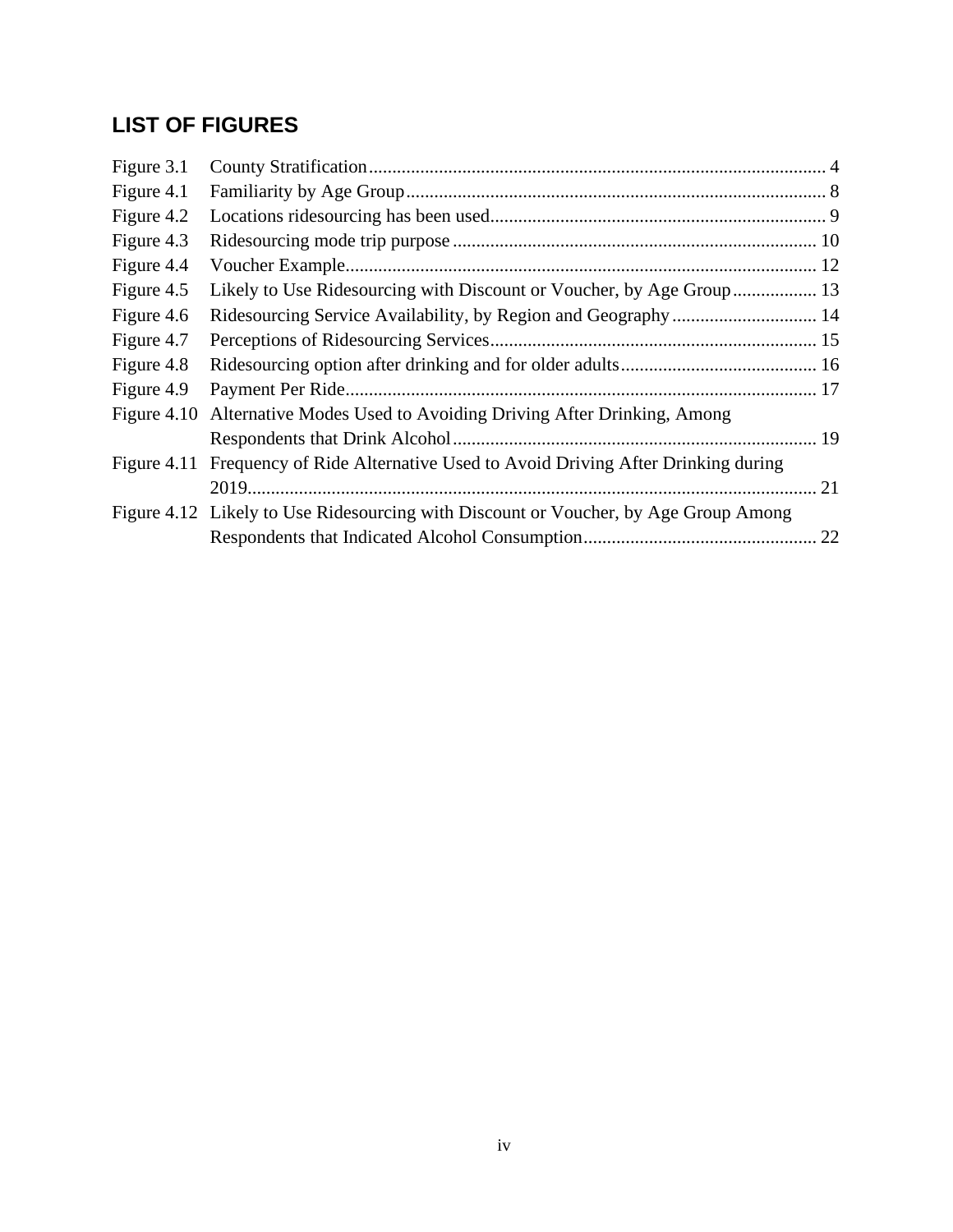# **LIST OF TABLES**

| Table 4.2 Interest in ridesourcing, by purpose and user group, among respondents with  |  |
|----------------------------------------------------------------------------------------|--|
|                                                                                        |  |
| Table 4.3 Payment per Ride with Region, Geography and Age Group Contingencies, 2020 18 |  |
|                                                                                        |  |
|                                                                                        |  |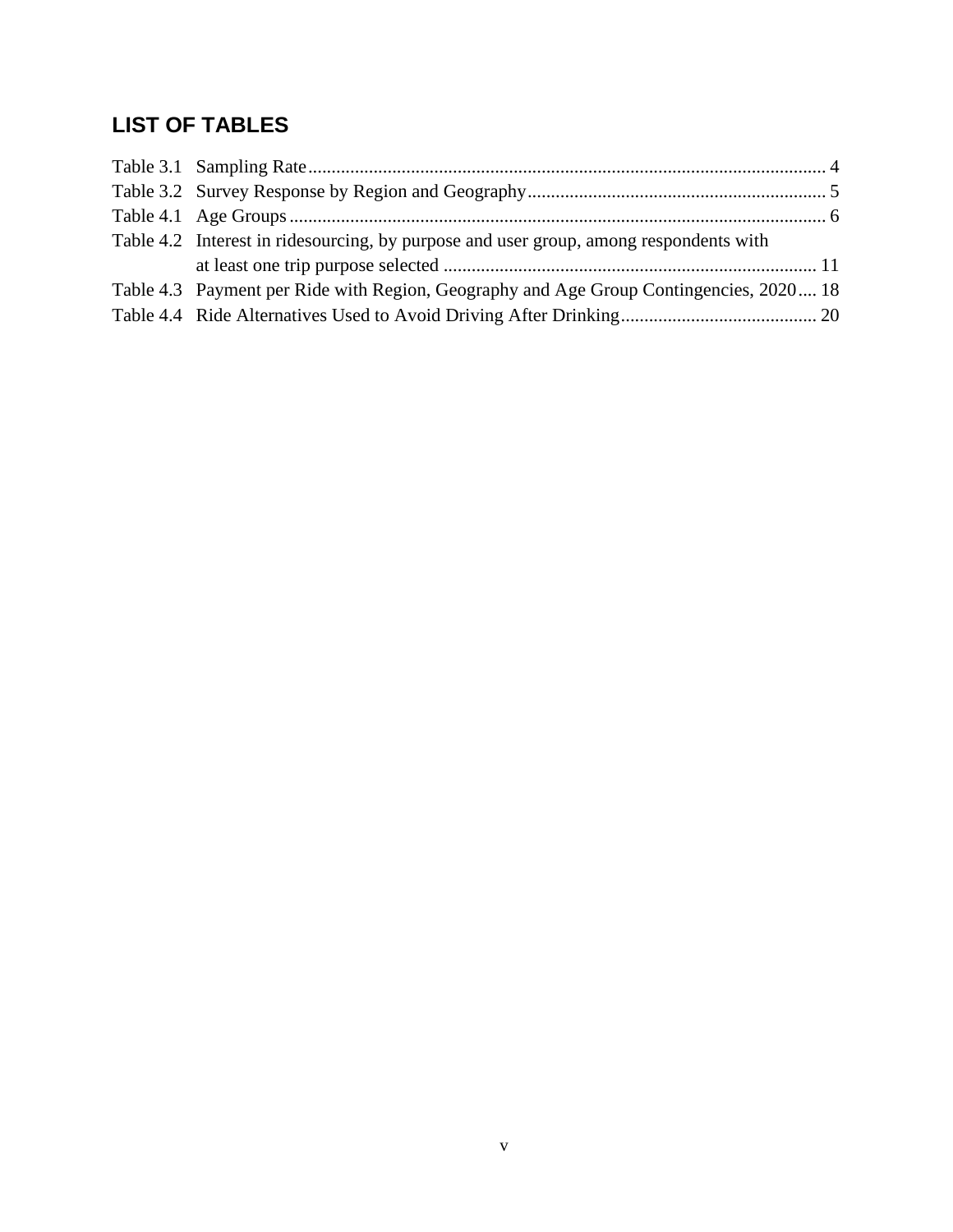## **ABSTRACT**

The rise of ridesourcing services such as Uber and Lyft in recent years has revolutionized urban transportation across the globe. With the increased popularity of these services came negative impacts on industries such as taxi cab and public transit services. In an era when ridesourcing companies are expanding rapidly in previously untouched markets, rural markets might soon face unexpected changes. Our objective was to understand public perception and trip activities that may lead to success in rural ridesourcing markets, especially related to rider demand. Survey results showed a majority were familiar with ridesourcing services such as Uber and Lyft, but the share was well under the national rate. The accessibility in rural areas was very limited compared to the urban centers. With regard to market segment potential, ridesourcing was seen as a good option for older adult mobility and as a ride alternative to driving after drinking. A technological hurdle was also revealed in low rates of smartphone ownership among older rider cohorts. While limited to a single rural state, findings suggest that public education about trips via ridesourcing services may be needed. Promising views of ridesourcing as an impaired driving alternative, even in rural areas, support continued efforts to improve market accessibility and stability.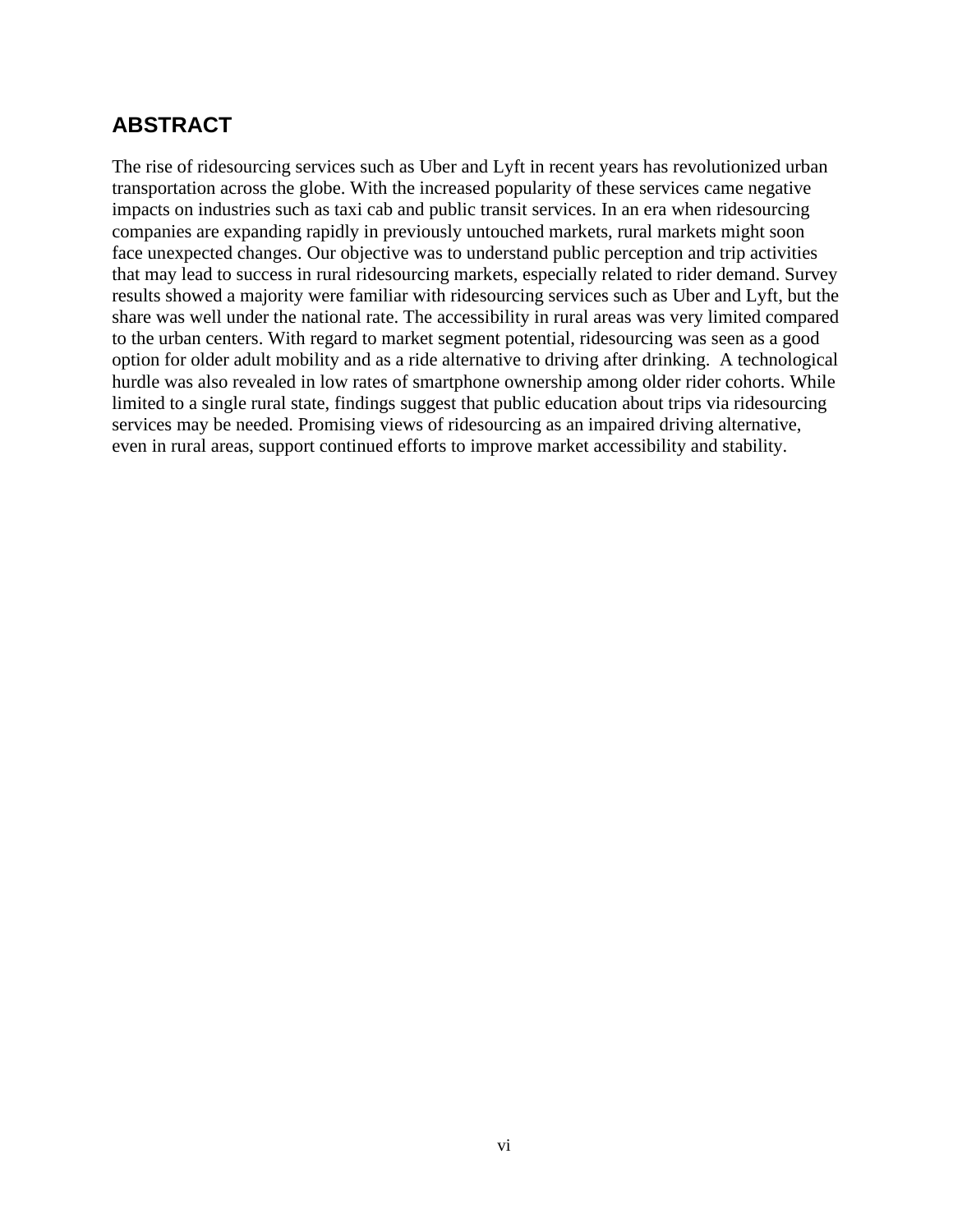# **1. INTRODUCTION**

Ridesourcing services have grown significantly since the introduction of Uber in 2009 (Clewlow and Mishra 2017). Similar companies such as Lyft, Hailo, Sidecar, and others have entered the scene. While Uber continues to dominate the market in the United States, the presence of Lyft has grown substantially. Ridesourcing services are expected to continue an upward swing as travel demand recovers after the COVID pandemic (Wong, 2021). According to the Pew Research Center (2018), 36% of U.S. adults have participated in ridesourcing services. By the year 2024, we can expect to see 1,588.2 million U.S. users of ridesourcing services (Statistica, 2019c). These services act as negotiators of supply (driver) and demand (rider).

On-demand service is accessed via mobile app after a user creates a profile with contact information and payment information, as payments are typically automatically processed. A user will request a ride to a specific destination using the app. Ride availability is generated by the app; providing a rider with nearly instant estimates of arrival time and trip cost for nearby drivers. This information is generated by the global positions system (GPS) in the users' mobile device. From here the user can accept a ride offer and a combination of technological features such as GPS, digital maps, and routing features enable the user to monitor real-time information about the ride. Vehicle sharing services, such as Zipcar, are another mobility option. As of May 2019, car-sharing was available in more than 30,000 cities worldwide (Wagner, 2019). This type of transportation, however, is generally limited to urban cities or college campuses. The model of shared mobility, such as demand-based ridesourcing services, has grown by 47% in the past three years (Mazareanu, 2020).

Interest in on-demand (ridesourcing) services as an alternative mode to driving among alcoholimpaired drivers has increased as these services expand to new market segments. It is estimated that about half of all alcohol-impaired driving arrests involve individuals whose last place of drink was a licensed restaurant or bar. Rural communities often lack these alternatives, making this option especially valuable. In addition, these services provide flexible employment opportunities for those looking to supplement job income or work occasionally as a student. Therefore, attributes associated with successful alternative ride programs, such as awareness, low cost, year-round availability, and rides to/from drinking venues make on-demand ride services especially attractive considering their agility and speed of service (Fell et al. 2020). Thus, it is evident that market segment diversity would be beneficial in sustaining this mode choice.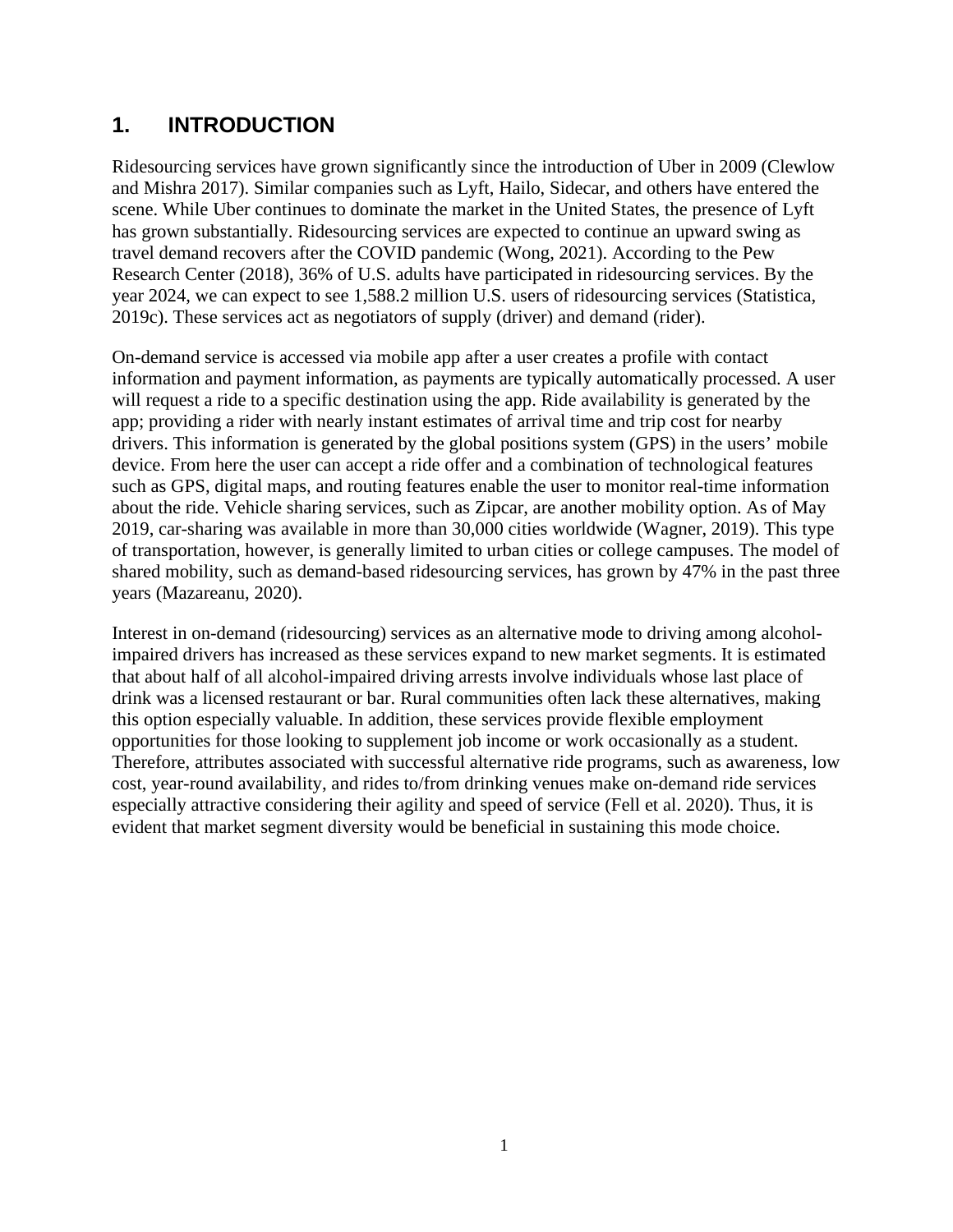# **2. OBJECTIVE**

Although ridesourcing has become and remains to be a popular transportation option in urban areas, the future of ridesourcing services in rural regions is ambiguous. While ridesourcing companies have made efforts to make services more accessible in rural and remote areas, the low population density and long travel distances limit potential for stable demand that typically attracts drivers (Pew, 2018). Moreover, it remains unclear whether people in rural areas would actually use these services, should they be available. Therefore, it is important to better understand factors that help facilitate and inhibit the growth of ridesourcing services in rural communities, such as rider accessibility, viable driver pools, and dependable market mechanisms in the supply and demand components that comprise technology-enabled ride transactions.

This research focuses on the demand factors in the ridesourcing market, such as current methods of transportation, frequency and purpose of use, and other contributing factors which may have a significant impact on popularizing these services. We surveyed licensed drivers in North Dakota to understand their perceptions of ridesourcing and general trip practices. Because of the limited population base, it is anticipated that older drivers are an essential customer group for gauging market potential in a largely rural state. As ridesourcing market segments have been successfully engaged in other demographics, understanding the potential demand-side market diversity of non-millennial adults is important to sustained market function and feasibility.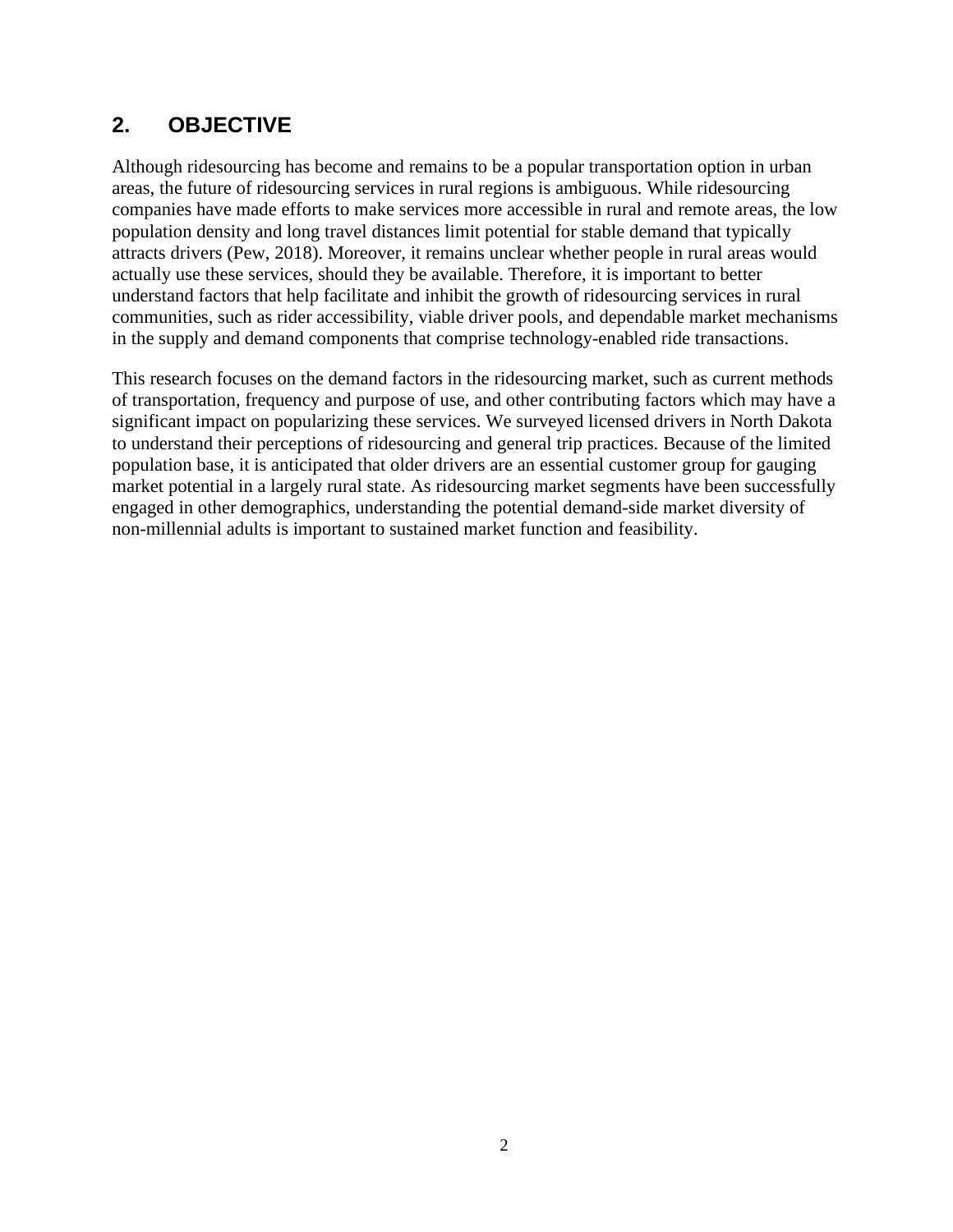# **3. METHODOLOGY AND DATA**

The mail survey method was employed to collect information about North Dakotans' knowledge, perception, and usage of ridesourcing transportation. The first two phases in the study focused on older drivers (those over age 34), with this iteration integrating the millennial<sup>[1](#page-10-0)</sup> driver group (those 18-34). In 2020, the phase one survey was administered to adults 35 years and older. The younger population was integrated into those surveyed with the mailing this year. This group of adults under age 34 is attributed with the greatest propensity for ridesourcing growth as a mode of choice (Jiang, 2019). A survey identical to the 2020 instrument was disseminated to drivers which requested they refer to 2019 activities in their response. This time period coincided with the reference period used in the 2020 older driver survey and attempted to capture pre-COVID insight. A single question was inserted in the demographics section of the 2021 survey to acquire a general impact rating for COVID effects on ridesourcing use in 2020. As with the previous survey, appropriate weighting was factored into the statewide results to compensate for stratified random sampling.

The 2021 survey was administered statewide in a stratified random sample of 3,498 licensed drivers aged 18 to 34 years. Survey responses collected in 2020 from a statewide sample of 3,778 licensed drivers over age 34 (Vachal & Andersen, Forthcoming) were used in conjunction with those from the current survey for a statewide representation of adult drivers. The optimal distribution approach would have been a single mailing to the sample driver groups, but resource limitations required a phased approach. The 2020 mailing was a companion to the statewide sample of 3,778 licensed drivers over age 34 (Vachal and Andersen forthcoming).

Despite limiting the mail address sample to drivers under age 35, some responses were received from the older driver cohort, so they were folded into the statewide survey responses collected during the two years. The 2021 survey sample was comprised entirely of drivers under age 35, but that group accounted for 92.8% of the survey responses for 2021. Within the combined survey responses, the 18-to-34-year age cohort accounted for 31.6% of the licensed driver population in the state, which was similar to the 31.5% representation, in the statewide adult driver sample (Federal Highway Administration, 2018).

The disproportionate stratified random sample was designed to select participants by region (east/west) and geography (urban/rural), using county jurisdictional boundaries for the definitions (Figure 3.1). The disproportionate sampling has been beneficial in collecting sufficient responses across strata without greatly expanding the sample size and associated survey administration costs. Using simple average responses would provide skewed results in representing the statewide driver population. Therefore, a post-stratification weighting process is used to give an appropriate weight to responses for statewide estimates. Results from poststratification consider the regional location and geographic environment of North Dakota registered drivers when weighting in the statewide driving population.

<span id="page-10-0"></span><sup>&</sup>lt;sup>1</sup> Pew Research Center decided to use 1996 as the last birth year for Millennials. Anyone born between 1981 and 1996 (ages 23 to 38 in 2019) is considered a Millennial, and anyone born from 1997 onward is part of a new generation. | https://pewrsr.ch/2szqtJz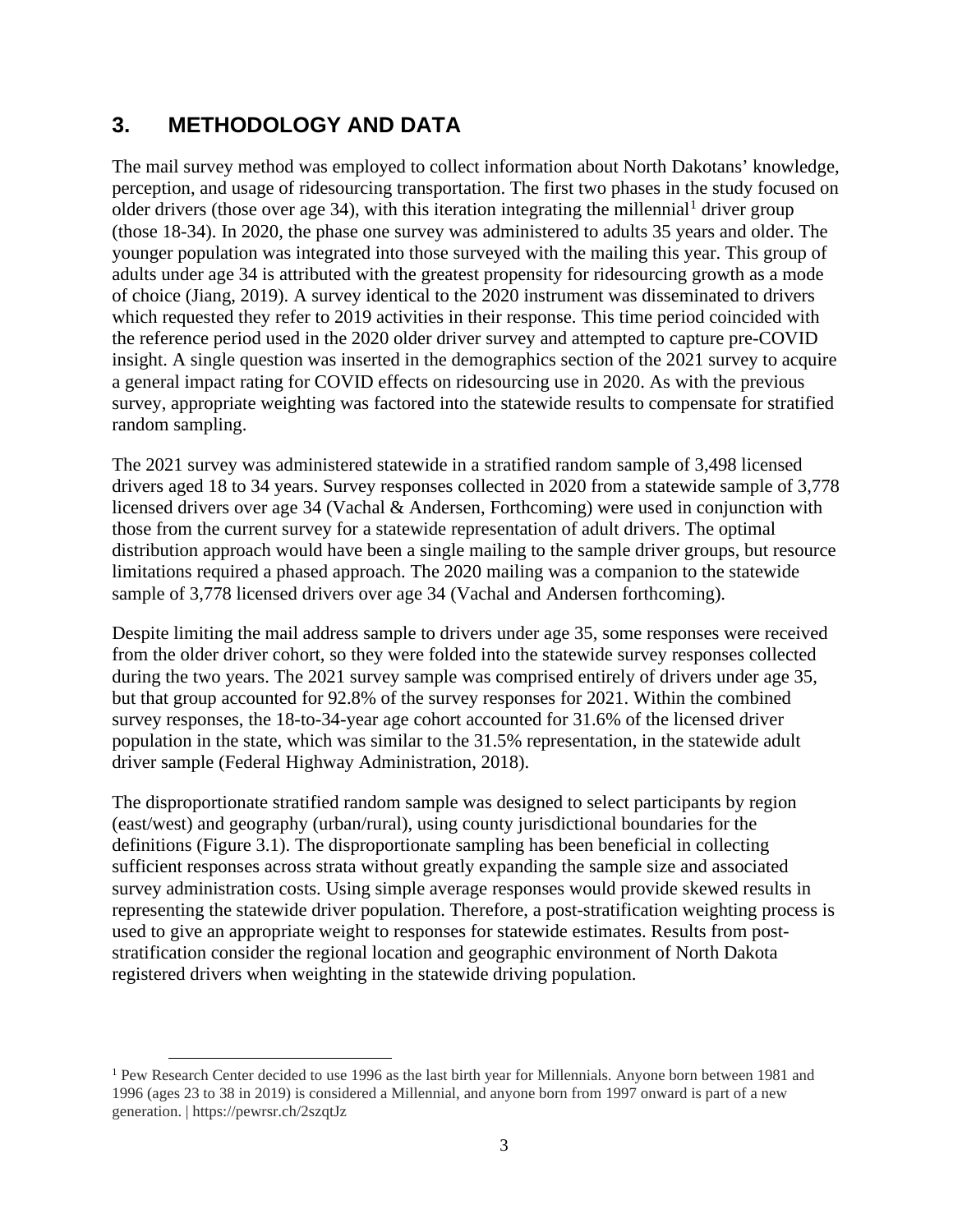The regional definition was created by aggregating the state into two areas closely representing an east/west division of the state. The geographic environment definition is based on the urban/rural dichotomy that is based in population density and economic clusters. The sampling probabilities for the survey are displayed in Table 3.1.

|        | <b>Tuble 011</b> buildpling Rule |                  |
|--------|----------------------------------|------------------|
| Region | Geography                        | Sampling<br>Rate |
| East   | Urban                            | 40.8%            |
|        | Rural                            | 12.3%            |
| West   | Urban                            | 34.2%            |
|        | Rural                            | 12.7%            |

<span id="page-11-1"></span>**Table 3.1** Sampling Rate

Urban drivers are those from counties with the largest population in that category according to the most recently published data estimates from the U.S. Census Bureau. Six urban counties are located in the east and another six are located in the west. These counties represent the clear majority of the urban population in the state. Rural counties in North Dakota were divided into 19 east rural counties and 22 west rural counties (Figure 3.1).



<span id="page-11-0"></span>**Figure 3.1** County Stratification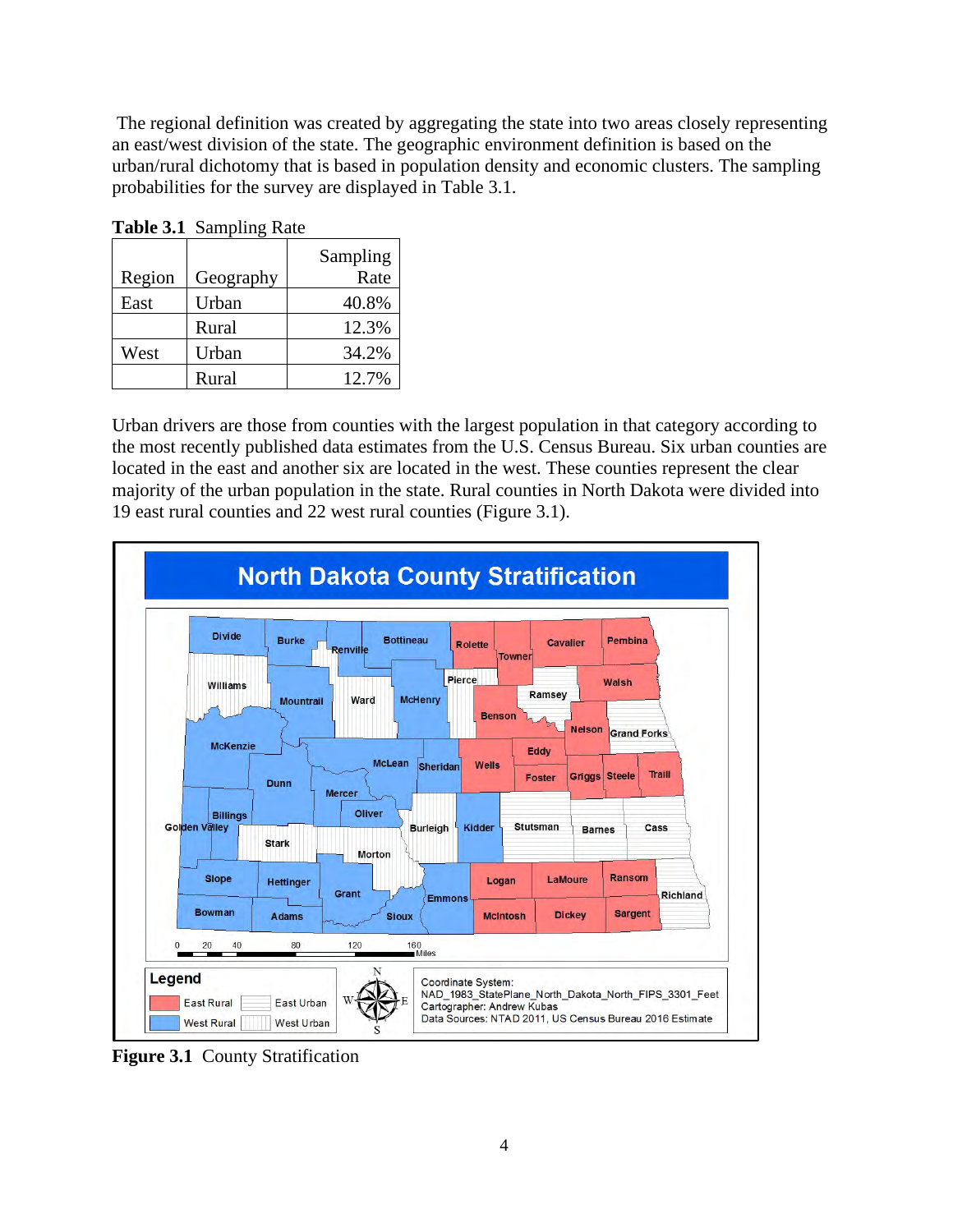The mailing lists in each year included the addresses of 3,840 licensed adult drivers, randomly selected in equal counts across the four geographic quadrants. After cleaning to remove out-ofstate and incomplete addresses, 3,778 surveys were mailed in 2020, and 3,796 were mailed in 2021. The mailing produced a return of 375 and 269 undeliverable surveys in 2020 and 2021, respectively. During the two- to three-month response window, a combined total of 1,026 valid responses were collected between the two surveys. The normal two-month window mail response window was expanded because of the COVID-19 pandemic that was recognized by a federal emergency declaration on March 13, 2020. Overall, the response rate of 14.8% was above the typical mail survey response rate of 10%.

The number of responses from each age group was sufficient for analysis. As anticipated, due to the sampling procedure, state generalization requires post-weighting of the sample response to more appropriately represent the associated driver population within the geographic and regional sampling frame. For example, 12.0% of the statewide driver population in the sampling frame resides in the west-urban region but it was overrepresented with a 24.1% share of the survey responses (Table 3.2). Of those responding, 30 individuals did not indicate a region and/or geographic location.

| Region                   |       | Geography     |       |
|--------------------------|-------|---------------|-------|
|                          | Rural | Urban         | Total |
| East                     | 261   | 238           | 499   |
|                          | 26.2% | 23.9%         | 50.1% |
|                          | 257   | 240           | 497   |
| West                     | 25.8% | 24.1%         | 49.9% |
|                          | 518   | 478           | 996   |
| Total                    | 52.0% | 48.0%<br>100% |       |
| Frequency Missing $=$ 30 |       |               |       |

<span id="page-12-0"></span>**Table 3.2** Survey Response by Region and Geography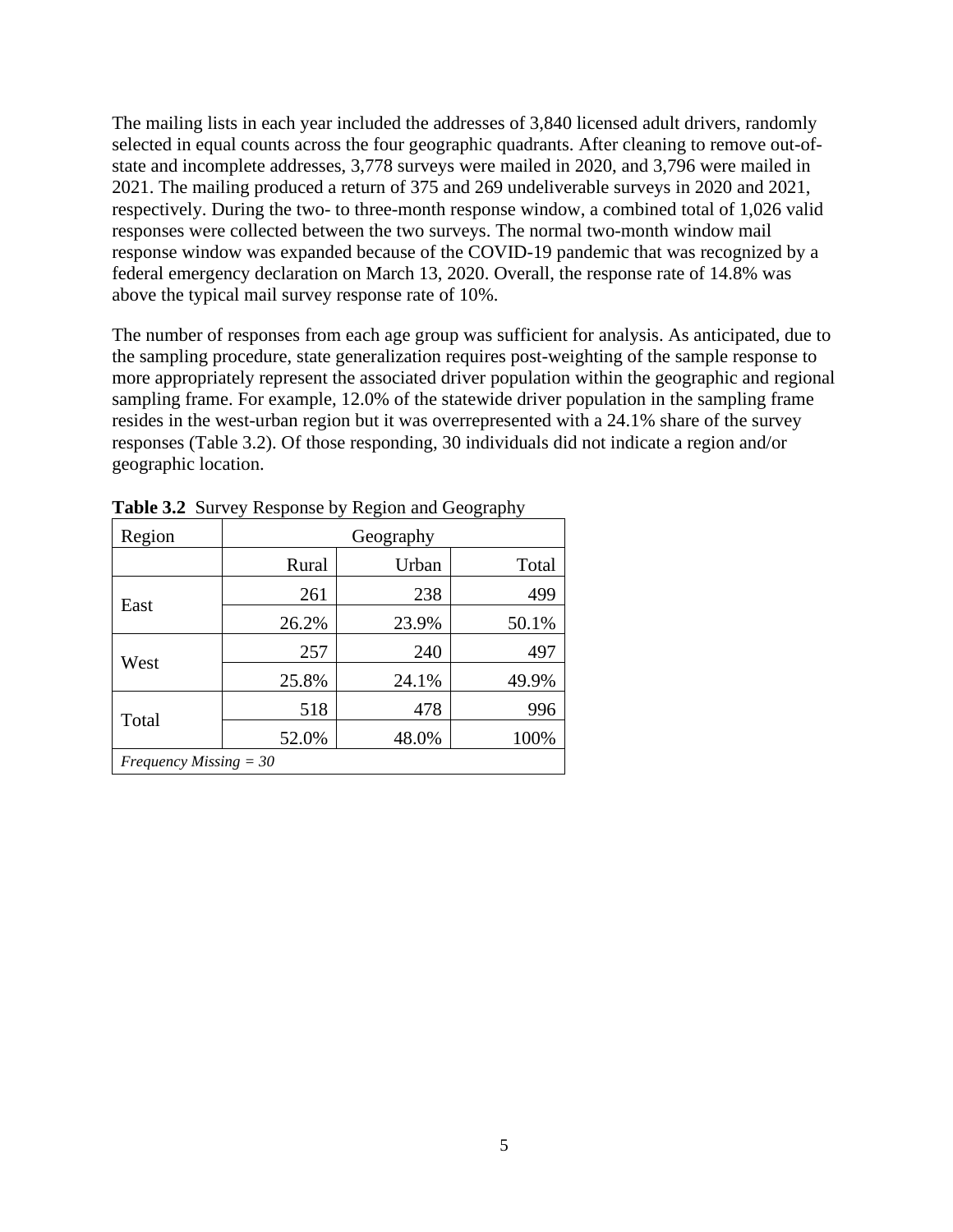# **4. RESULTS**

Ridesourcing services such as Uber and Lyft have continued to gain widespread attention in recent years, because of their flexibility as transportation options for customers and as a unique method of quasi self-employment as an independent contractor for drivers. In this survey, the popularity of ridesourcing services among North Dakotans was investigated along with other factors, such as trip purpose and frequency of use. The sample demographics were considered in representation of population gender and age group. Gender responses were comprised of 37.4% males and 62.5% females. While some evidence has been offered for gender bias in ridesourcing use, means tests showed similar levels of familiarity and usage in the state (Barbour, Zhang and Mannering 2020).

Age was of particular interest given the technology-enabled ridesourcing market. The sample provided adequate representation for the population across five age groups. Responses ranged from a low of 14.2% from drivers 75 and older to a high of 22.5% in the 18- to 34-year group (Table 4.1). Substratum counts were sufficient to make comparisons, but not generalizations, about the driver age groups. The age strata were selected based on significant differences in cell phone ownership and cellular service as essential demand features. Within groups, means testing unveiled an age-based distinction within narrower older-driver groups compared to the wider age groups used for younger-driver cohorts of those under 55.

Survey respondents were asked to indicate if their travel choices related to on-demand ride services, such as Uber and Lyft, were impacted by COVID-19. Among the 265 responses, one in four offered the "Do Not Know" response and 58% indicated no change. The remaining responses were 34% reporting less use, and 10% indicating increased use. While the specific effects of the pandemic were not investigated, these responses support the assumption that it was appropriate to reference the year prior to the pandemic in completing the final survey round.

|                                                  | Survey |         | Driver Population* |         |  |  |  |  |
|--------------------------------------------------|--------|---------|--------------------|---------|--|--|--|--|
| Age Group                                        | Count  | Percent | Count              | Percent |  |  |  |  |
| 18 to 34                                         | 234    | 22.5    | 176,948            | 32.4    |  |  |  |  |
| 35 to 54                                         | 208    | 20.4    | 171,430            | 31.4    |  |  |  |  |
| 55 to 64                                         | 218    | 21.3    | 94,515             | 17.3    |  |  |  |  |
| 65 to 74                                         | 221    | 21.6    | 62,835             | 11.5    |  |  |  |  |
| 75 and Older                                     | 145    | 14.2    | 40,911             | 7.5     |  |  |  |  |
| Total                                            | 1,022  |         | 546,639            |         |  |  |  |  |
| Source: U.S. Department of Transportation, 2018. |        |         |                    |         |  |  |  |  |

<span id="page-13-0"></span>

Vehicle access, which may influence ridesharing, was widespread as 97% confirmed household lease or ownership. A personal vehicle might be the only transportation option for individuals who live a considerable distance from urban centers, so a high ownership rate was expected given the state's rural nature. However, among other options, ridesourcing apps could help reduce users' dependence on owning and operating a personal vehicle, which is especially important for elderly persons seeking to stay mobile.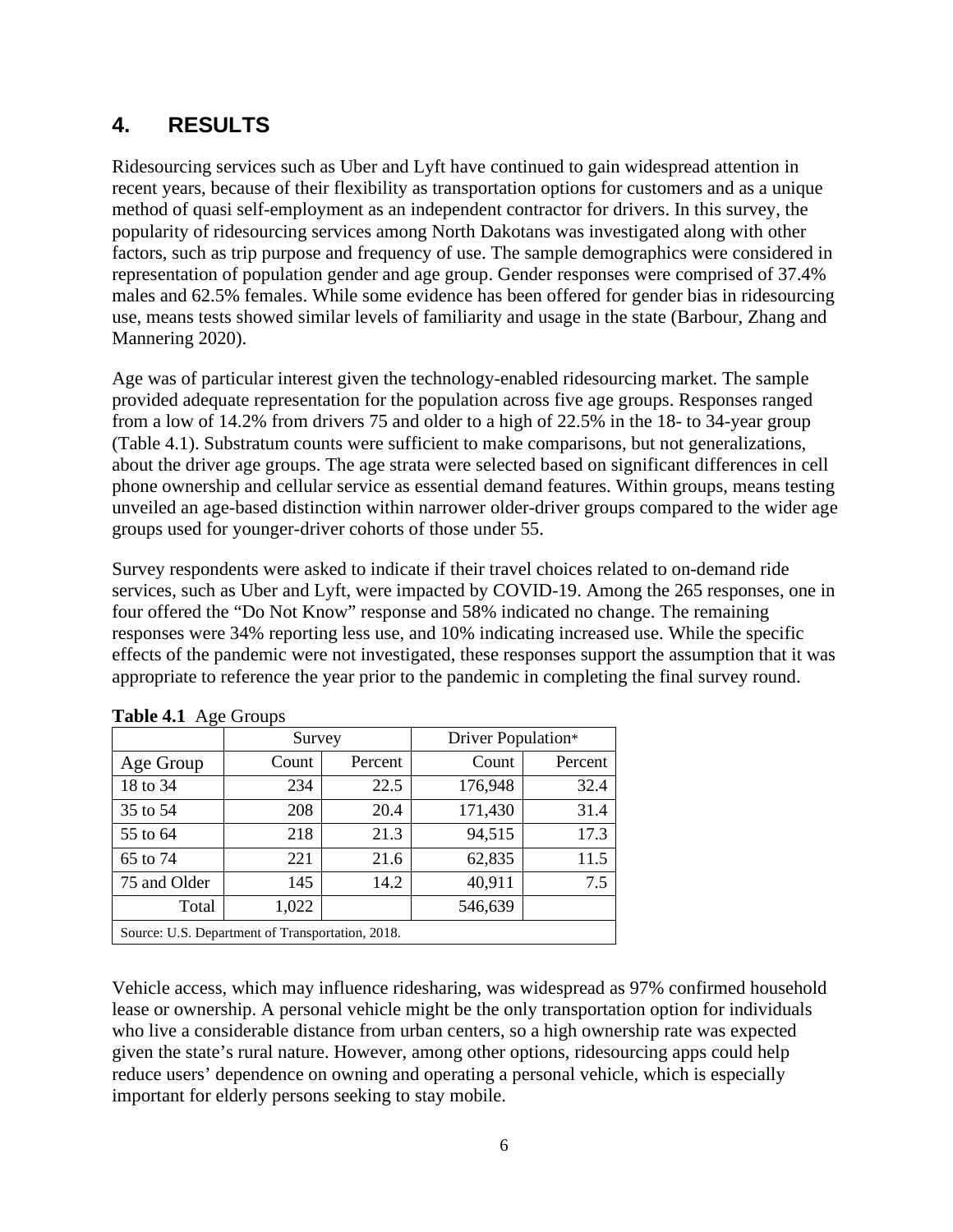#### **4.1 Ridesourcing Market Emergence**

Ridesourcing was introduced in North Dakota when a Fargo market was established for driver and rider transaction opportunities, by Uber, in May 2015. A company spokesman noted that "7,500 people had looked for rides in the city during the six months leading up to the launch" (Glass-Moore 2015). Lyft began offering its competing ride service to Fargo in 2017. These companies subsequently expanded service platforms to facilitate markets in Grand Forks and Bismarck. Several other N.D. cities, along with adjacent communities served through these core location markets, have been added more recently (Huber and Ross 2017). About seven in ten respondents, 71.5%, were familiar with ridesourcing in North Dakota. About 65% of respondents acknowledged ridesourcing services were available where they lived.

A major challenge in rural areas can be technological infrastructure deficiencies in terms of network coverage and adoption rates. Ridesourcing services depend on adequate cellular service, which is more often unreliable or unavailable in rural areas compared to urban areas. Thus, there is a digital divide as Uber and Lyft are tech-enabled ride services. Regarding technology, 97.2% reported they had cellular service but only 87.3% owned a smartphone to enable ridesourcing orders. A majority (71.5%) of respondents were familiar with smartphone applications for ridesourcing services such as Uber and Lyft. The rate was well below the national rate of 97% of Americans (Jiang, 2019). Half (50.8%) of respondents reported they had used ridesourcing services.

Familiarity with ridesourcing was similar in the east and west regions. It varied significantly between urban and rural geographies  $\chi^2(1, N=972) = .21, p < .001$ ., at 74.4% and 63.2%, respectively. While older drivers are becoming more familiar with the ridesourcing trip option (Vachal and Andersen, 2020), the anticipated inverse relationship between age and familiarity was evident in comparing across age groups (Figure 4.1). The primary effect of age in familiarity was significant in the current study ( $F=82.33$ , df=4, p<0.001). Nearly nine in ten of the 18- to 54year-old drivers were familiar with ridesourcing. This compares to about half in the 65- to 74 year group and about one in four drivers 75 years and older [\(Figure 4.1\)](#page-15-0). The 18-to-34 (*M=.89, SD=.31*) and 35-to-54 (*M=.88, SD=.33*) age groups were similar. The 55-to-64 (*M=.75, SD=.43*), 65-to-74 (*M=.50, SD=.50*) and 75+ (*M=.24, SD=.43*) age groups varied significantly within and compared to the younger age groups. Considering traffic safety implications for alcohol-impaired driving, the high rate among the youngest driver groups was positive as these drivers commonly need safe ride alternatives after drinking alcohol (U.S. Centers for Disease Control and Prevention [CDC] 2021a). The lack of familiarity among older cohorts may be a barrier in achieving ridesourcing market success characteristics such as diverse trips and user segments.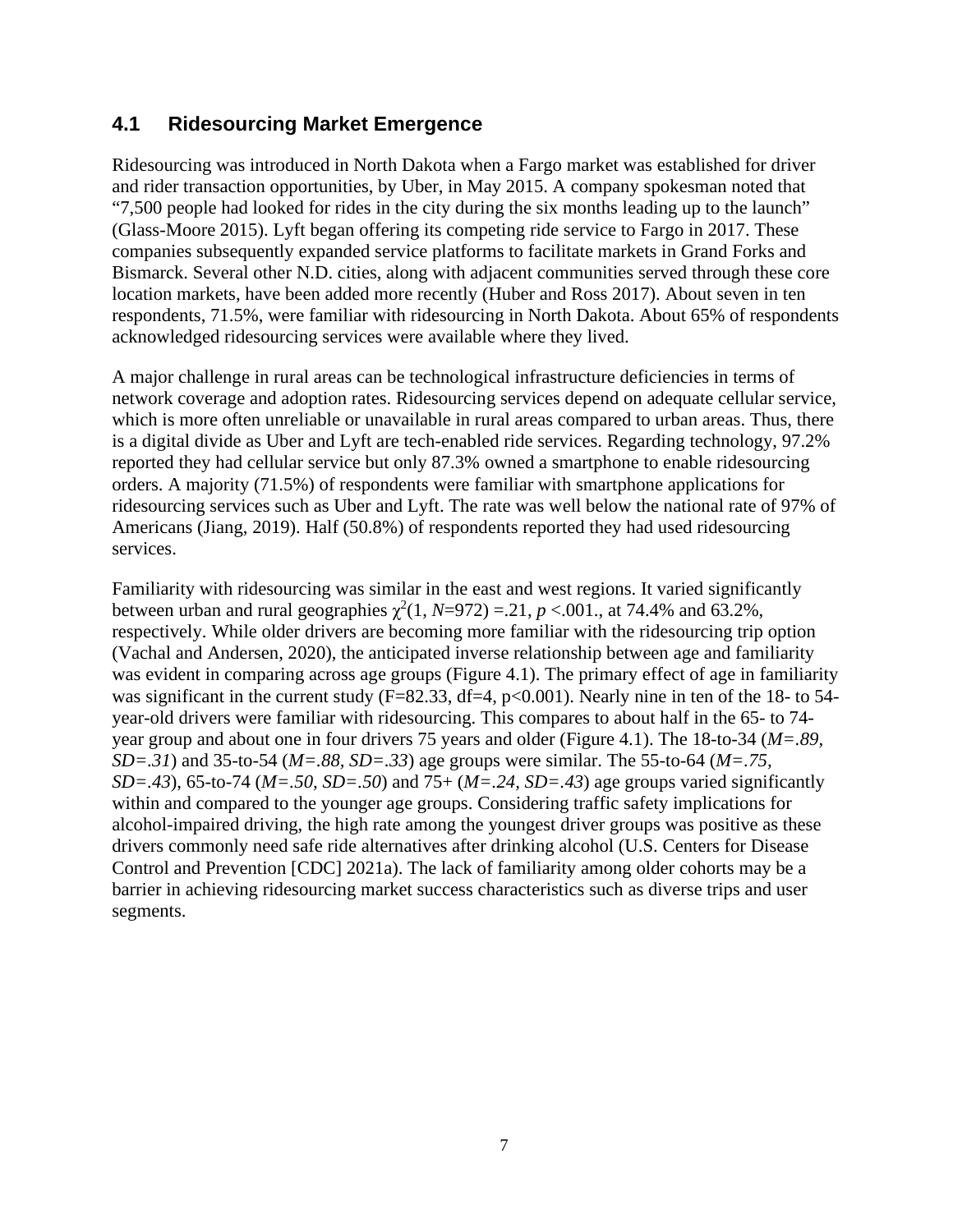

<span id="page-15-0"></span>

#### **4.2 Usage and Incentives**

Although ridesourcing services are increasingly popular, the cost of on-demand services may be higher than personal vehicle or public transportation. Many jurisdictions have promoted ridesourcing as an alternative transport mode, especially with regard to alcohol-impaired driving. Others have offered it as a last-mile alternative to accessing public transit systems. The health industry has also begun to recognize they can have a role in facilitating ridesourcing to encourage more consistent, non-emergency, patient care (Chaiyachati 2018; Wolfe and McDonald 2020). The discount and voucher programs are intended to incentivize riders that should, in turn, increase demand and attract drivers into the ridesourcing market.

Drivers may decide to use ridesourcing in replacement of a personal vehicle trip. In highly urbanized metros with strong transit services this is not uncommon. However, in North Dakota, ride services are limited – especially outside the urban center boundaries. Among the respondents that had used ridesourcing, a single location use was reported by 54%. Respondents could indicate if they had used it in multiple locations. Among the roughly 50% that had used ridesourcing services, it was most frequently used outside the state at 74%. Among N.D. locations, Fargo was the most frequently selected location. It is the state's most populated city and was the first to market ridesourcing as a ride option so this is reasonable. Among other N.D. locations, it had been used by about 24% of respondents in Bismarck – the state capitol. Lyft or Uber services specifically had been used by 13.9% and 8.7% of respondents, respectively. Respondents could select as many sites as needed to reflect their use experiences. A time limit was not set for the look back with the locations.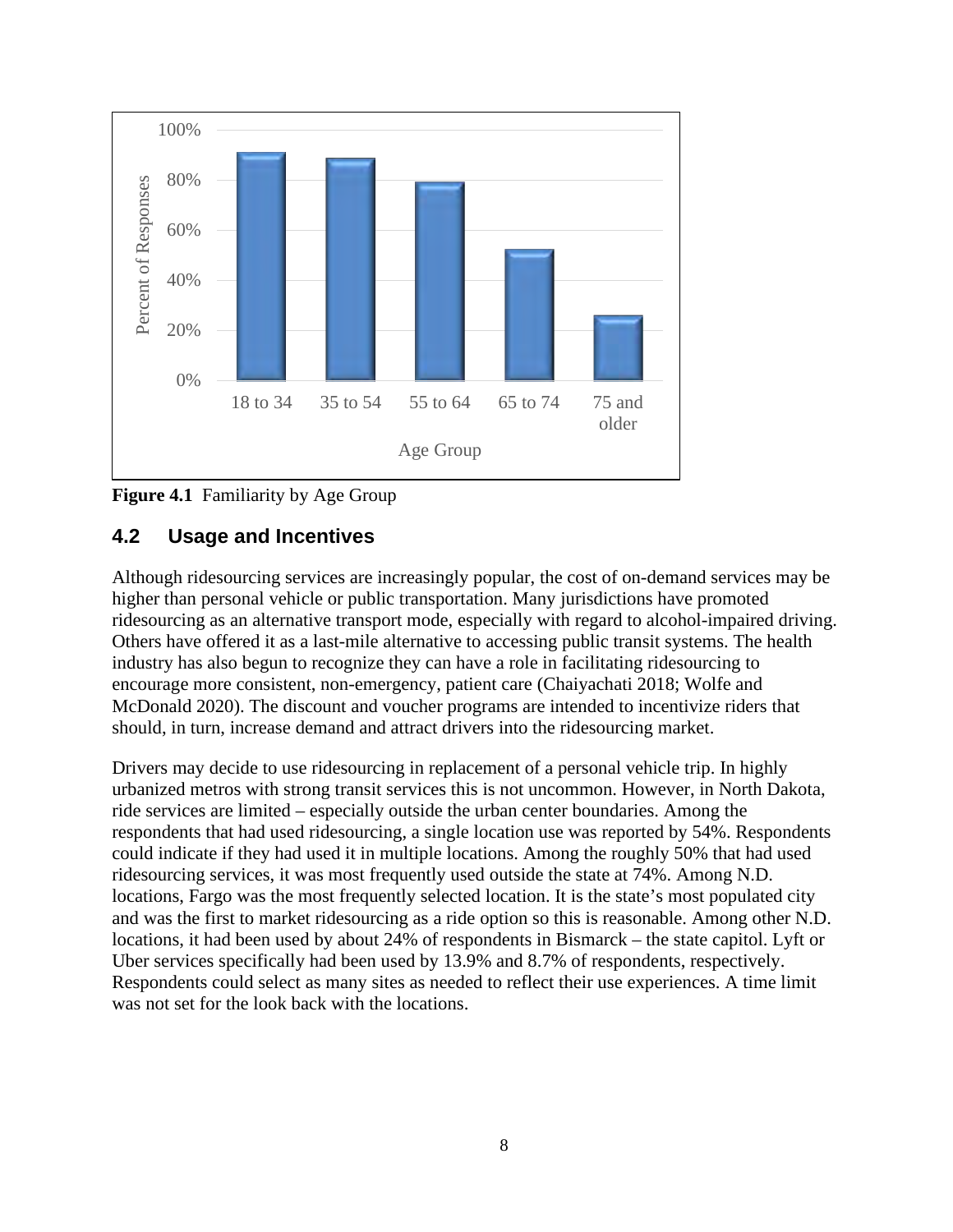

<span id="page-16-0"></span>**Figure 4.2** Locations ridesourcing has been used

Understanding willingness to use ridesourcing for various purposes is also helpful in gauging market potential. Among the 66.2% of respondents that indicated interest in ridesourcing services, airport transfers were highly accepted at 74%. Casual trips associated with parties and dinners were also a popular with 55% that had or were willing to use ridesourcing for this purpose. Other purposes such as healthcare, shopping and work were less common, with interest ranging between 11.3% to 7.3%. Trip-chaining (FHWA 2001; Ye, Pendyala and Gottardi 2007), confidentiality interest, or little purpose promotion may make personal vehicles a more likely mode. Additional insight may be useful in understanding the composition of the other purpose trip category since about one in four respondents had other purposes they had used or would be willing to use ridesourcing services.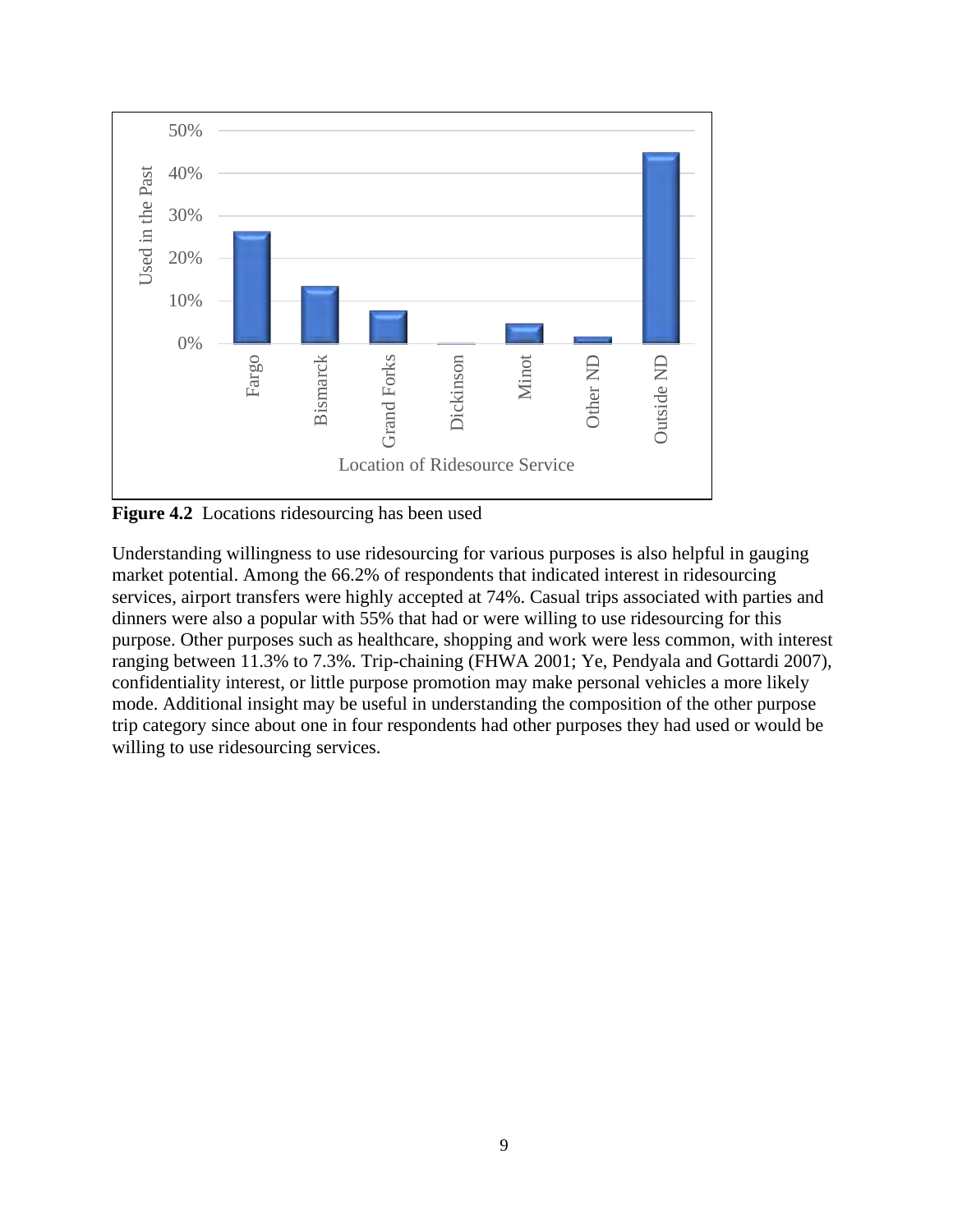

<span id="page-17-0"></span>**Figure 4.3** Ridesourcing mode trip purpose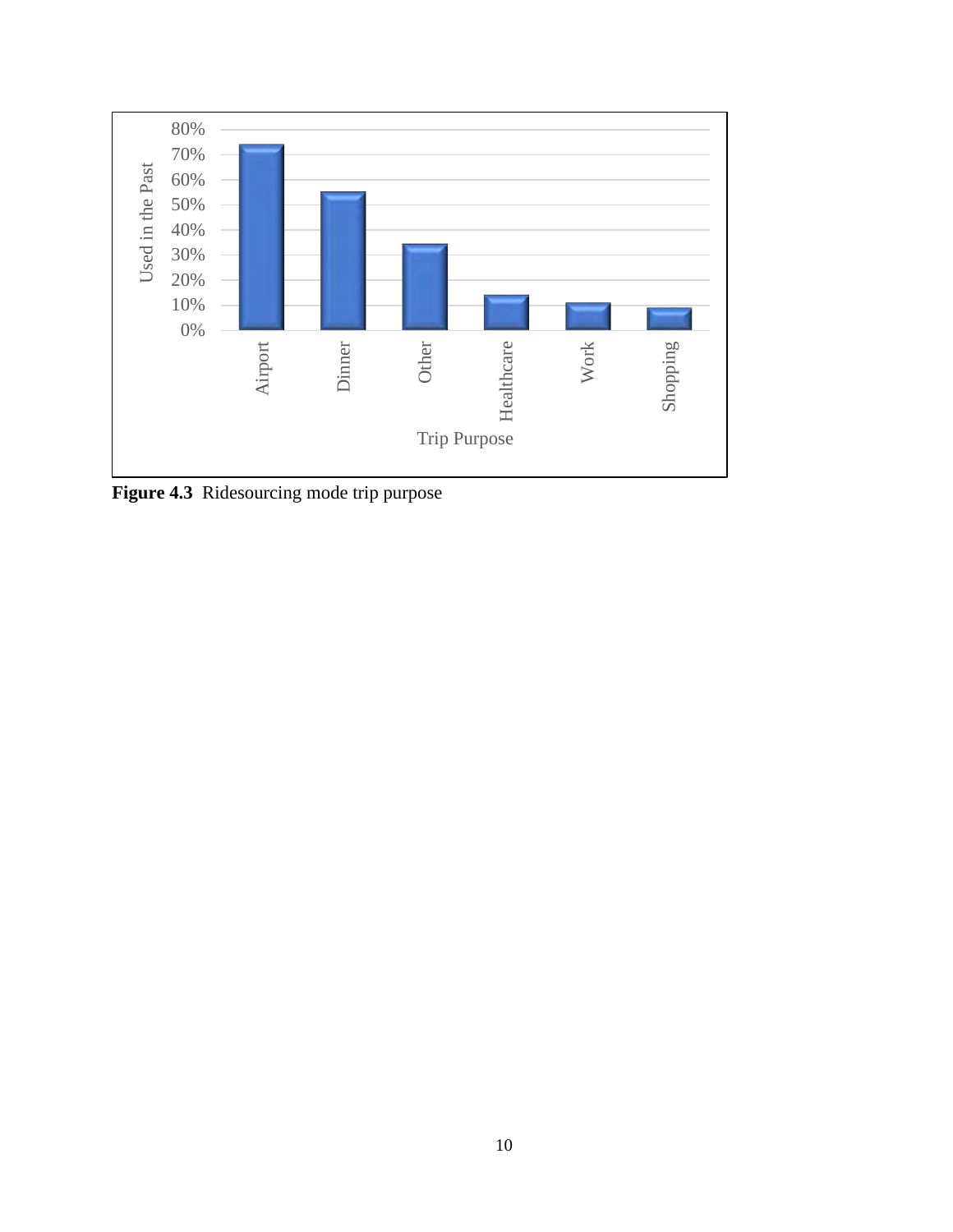Drivers were asked about trips they do or would use ridesourcing as a mode. Their views across trips according to purpose were collectively summarized by mode willingness across region, geography and age group in Table 4.2. Airport transfers were widely accepted across areas and by most age groups. The lower rate among the oldest driver group may be related to lower inclinations to use air travel. The older age groups did report a relatively high interest in using ridesourcing for healthcare trips. Trips related to social gatherings, which would likely capture some alcohol use, was a popular purpose – especially among younger driver groups. A willingness to consider ridesourcing for a diverse trip purpose seems especially important to viability in rural markets. While airport transfers were popular, rider demand is needed to generate a reliable driver ride supply. Drivers may be interested in serving the market or a segment with a broader and more frequent set of origins, destinations and time periods.

|                                                         |       | Region |       | Geography | Age Group |       |       |       |       |  |
|---------------------------------------------------------|-------|--------|-------|-----------|-----------|-------|-------|-------|-------|--|
| Purpose                                                 | East  | West   | Rural | Urban     | 18-34     | 35-54 | 55-64 | 65-74 | $75+$ |  |
| Airport                                                 | 73.3% | 78.7%  | 78.6% | 75.2%     | 76.4%     | 81.4% | 75.5% | 78.0% | 51.2% |  |
| Dinner/Party                                            | 52.9% | 60.8%  | 55.2% | 57.3%     | 71.4%     | 71.2% | 50.3% | 35.0% | 11.6% |  |
| Other                                                   | 37.8% | 33.1%  | 37.0% | 35.0%     | 30.2%     | 35.9% | 46.9% | 30.0% | 32.6% |  |
| Healthcare                                              | 18.3% | 10.8%  | 18.2% | 13.6%     | 6.0%      | 7.7%  | 15.6% | 26.0% | 48.8% |  |
| Work                                                    | 13.2% | 9.6%   | 7.8%  | 12.6%     | 11.1%     | 19.9% | 9.5%  | 4.0%  | 7.0%  |  |
| Shopping                                                | 7.5%  | 11.5%  | 15.6% | 8.1%      | 7.0%      | 5.1%  | 9.5%  | 11.0% | 32.6% |  |
| Region, $n=647$ ; Geography $n=646$ ; Age Group $n=663$ |       |        |       |           |           |       |       |       |       |  |

<span id="page-18-0"></span>**Table 4.2** Interest in ridesourcing, by purpose and user group, among respondents with at least one trip purpose selected

Use frequency was also explored for insight regarding current practices and future growth. Among respondents that had used ridesourcing, a few times per year was the most common use rate with 88.7%. A few times per month and weekly, at 9.8% and 1.1%, respectively, were also indicated by small segments in the sample.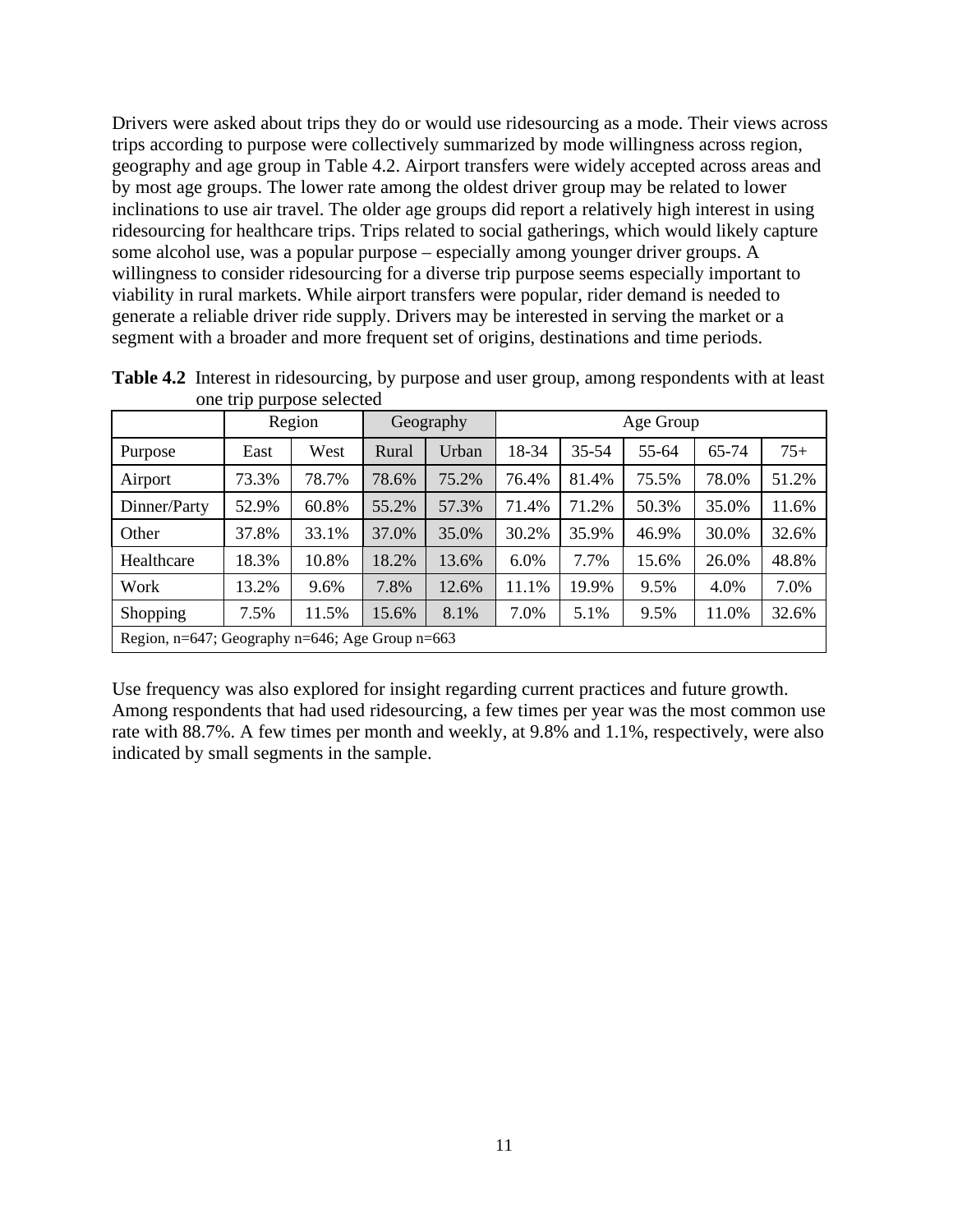#### **4.3 Incentive/Voucher Affects in Ridesourcing Market Activities**

Ridesourcing companies have offered their own incentive programs to attract riders when entering markets. In addition, partnerships with other such as hospitality groups, liquor distributors, individual businesses, and traffic safety stakeholders have made these discount/voucher programs increasingly common (Figure 4.4). Among current ridesourcing users, 31.0% would be more inclined to use ridesourcing services if a discount or voucher was provided to reduce the trip cost. Among nonusers, the case was quite different where 69.0% indicated greater likelihood to use the ridesourcing mode in the future with this type of incentive. The interest in the incentive was significantly different between those respondents who were experienced and inexperienced with ridesourcing  $\chi^2(1, N=949) = 148.48, p < .001$ .



**Figure 4.4** Voucher Example

Main effect of a voucher or discount in ridesourcing with age group contingency was significant ( $F=104.29$ , df $=4$ ,  $p<0.001$ ).

Three in four of the 18- to 54-year-old drivers were more likely to use ridesourcing if an incentive were available. This compares to about one-third in the 65- to 74-year group and an even smaller share of drivers 75 years and older (Figure 4.1). The 18-to-34 (*M=.76, SD=.43*), 35-to-54 (*M=.58, SD=.49*), 55-to-64 (*M=.46, SD=.51*) age groups varied significantly within and compared to the older driver age groups. Familiarity was similar for the older driver cohort, 65-to-74 (*M=.34, SD=.46*) and 75+ (*M=.30, SD=.46*), but these varied significantly from the other driver groups. Stakeholder groups worked with ridesourcing companies to offer discounts or vouchers during high-risk DUI days such as St. Patrick's Day. Some bars provide Lyft or Uber vouchers to their customers as regular business practice. Diversifying the rider pool may require additional programs and/or partnerships to gain great acceptance and serve relevant trip purposes with the older driver groups. Some programs have been initiated between healthcare organizations and ridesourcing companies which may increase older driver participation in the market. Growing these other trip market segments would benefit traffic safety in a more robust demand base beyond those seeking safe rides to avoid alcohol-impaired driving.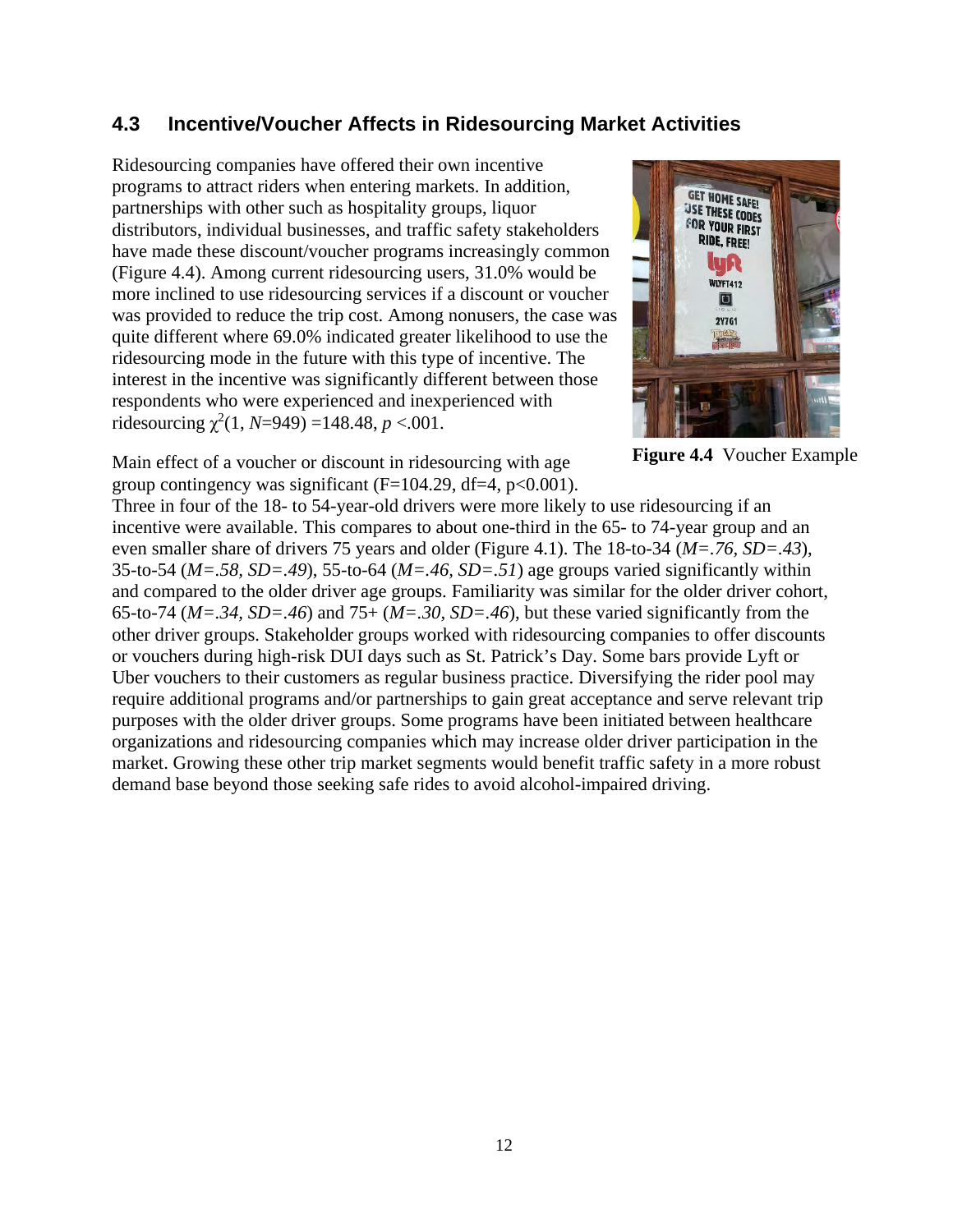

**Figure 4.5** Likely to Use Ridesourcing with Discount or Voucher, by Age Group

#### **4.4 Service Availability**

A major challenge in rural areas is deficiencies in technological infrastructure. Ridesourcing services depend on adequate cellular service, which can be unreliable or unavailable in rural areas. Given that ridesourcing is not as frequently used in North Dakota, compared to major cities across the United States, a question regarding availability of ridesourcing services was investigated. Across the region and geography, about 1 in 5 respondents did not know if the ridesourcing services, such as Uber or Lyft, were available in their community. A significant difference was found comparing east and west regions in the state. The availability was greater for respondents in the east at 56.1% compared to 49.7% in the west  $\chi^2(1, N=787) = 11.35$ , *p* <.001. A service gap was evident when considering the geographic environment, with 85.1% in urban areas reporting service availability compared to 5.9% in rural areas  $\chi^2(1, N=787)$  $=415.66.11, p < 0.001$ . Among the respondents, approximately one in five (18.4%) did not know if they had ridesourcing services where they lived. About four in ten (39.1%) were likely to use the service if it was available. This share of "Do Not Know" (DNK) was slightly greater in the rural geography and the western region.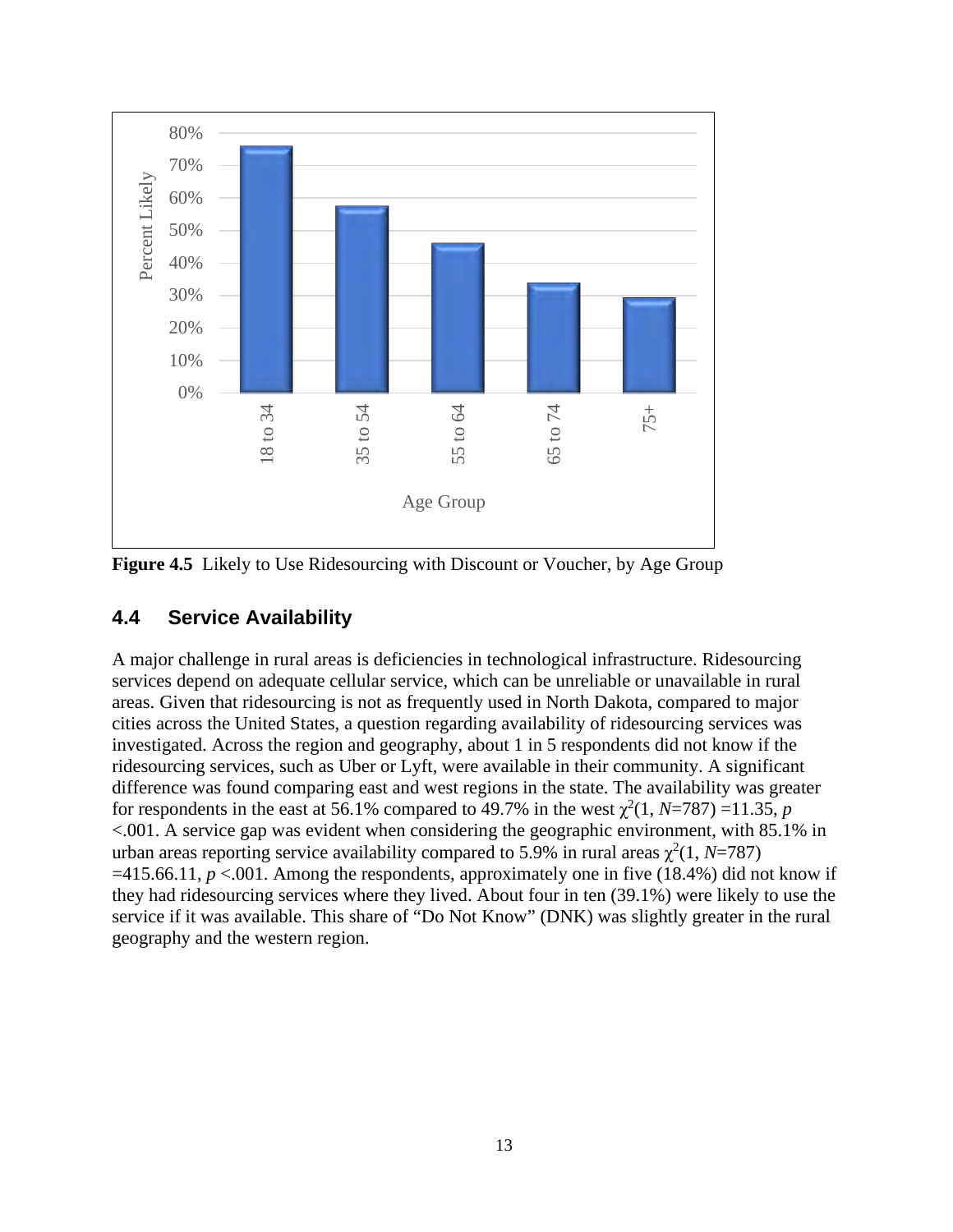

<span id="page-21-0"></span>**Figure 4.6** Ridesourcing Service Availability, by Region and Geography

### **4.5 Perceptions & Attitudes**

To investigate public opinion toward ridesourcing services, participants were asked to respond to a set of statements about ridesourcing roles and characteristics. Statements regarding relative cost, accessibility, user-base and reliability were included (Figure 4.7). Lack of familiarity among respondents with ridesourcing service details was evident in the responses with a large share of DNK. The comparison to public transport reliability and taxi cost had the high uncertainty, with 60.7% and 50.4%, respectively responding DNK. This suggests that the DNK may stem from a lack of understanding or availability with regard to ride service modes.

Cost and reliability were areas of uncertainty where the market may look to building knowledge to expand rider and driver participation. However, it was interesting that the two market segments of high interest do have more clarity. The suggestion that ridesourcing may be a good option for older adult mobility and as a ride alternative to driving after drinking had a majority in agreement at 56.2% and 83.9%, respectively. A third market segment, workforce travel, also had support, with 31.4% seeing it as a good option, but over half of respondents (53.6%) were uncertain. This market segment, again, may benefit from additional educational efforts regarding ridesourcing services.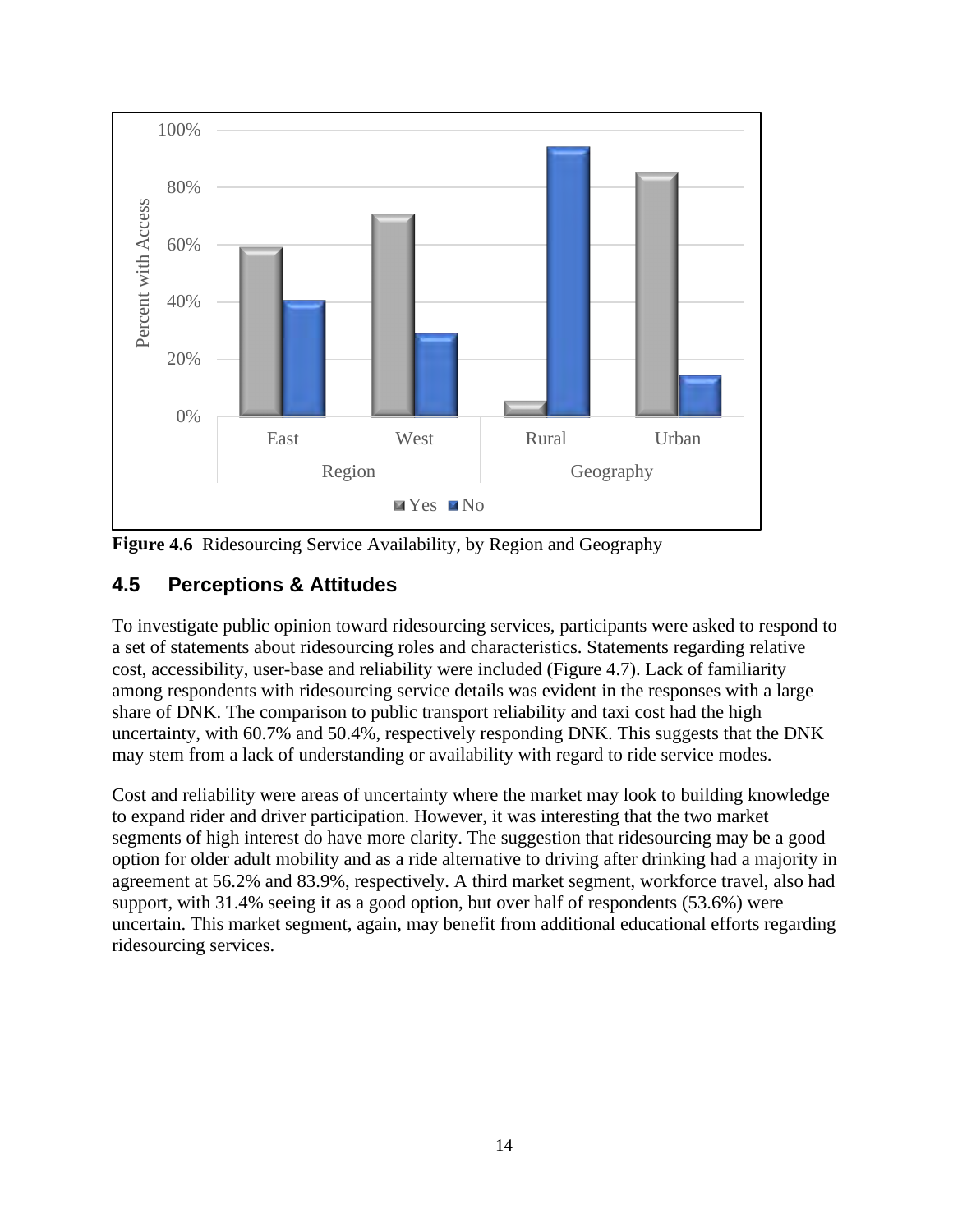

<span id="page-22-0"></span>**Figure 4.7** Perceptions of Ridesourcing Services

Two items in the perception statements were further analyzed by age group (Figure 4.8). The suggestion that ridesourcing may offer a safe alternative to driving after drinking was widely supported with at least one in seven respondents agreeing across all age groups. The highest level of acceptance among the youngest drivers was encouraging as they are typically associated with greater DUI likelihood. The youngest respondents were also more likely to be familiar with ridesourcing based on the typical user profile and the generational trend that they are increasingly more technologically adept. An interesting finding was that universities have partnered with ridesourcing businesses in their own ride safety programs (Ohio State University 2021; University of Central Florida 2021; University of Maryland Baltimore 2021).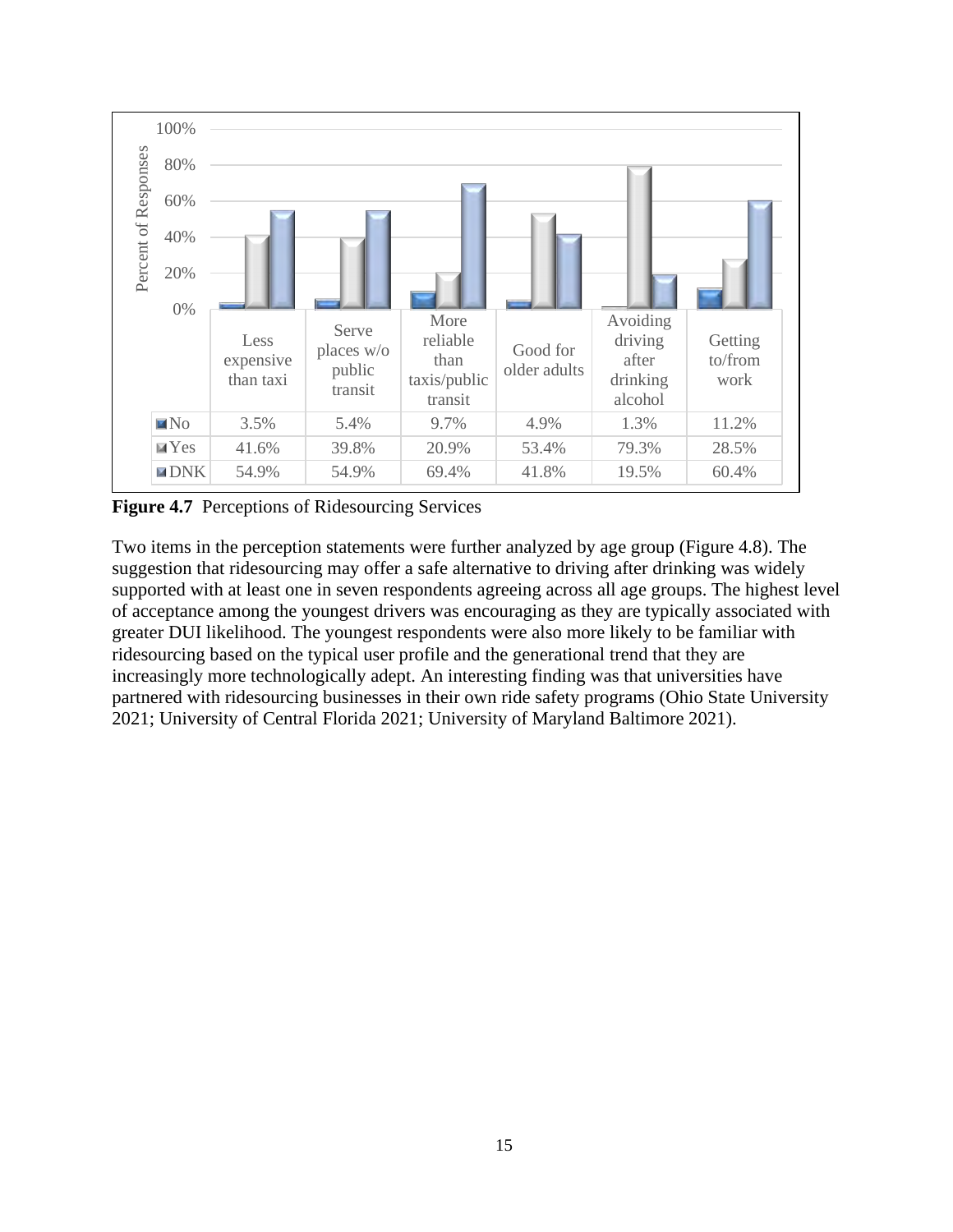

**Figure 4.8** Ridesourcing option after drinking and for older adults

Aspects related to ridesourcing familiarity and technology availability and use appeared to influence the responses regarding ridesourcing as an alternative for older adults that need or want to reduce their time behind the wheel. However, it was noted that more than half of the respondents in each age group agreed it was a good alternative. The exception was among the drivers 75 years and older where the majority response was DNK. While the concept of ridesharing seems generally supported, a lack of understanding was evident, especially among the more mature driver cohorts that comprise the potential rider market segment.

It is important to point out the pattern that emerges when participant opinions are summarized. A frequent response from the survey across a simple average response to the questions was found to be DNK accounting for 44.5% responses across the six statements. This suggests that many respondents lacked a general understanding regarding the nature of ridesourcing services. Thus, the market may benefit from efforts to simply raise awareness of ridesourcing characteristics, function and services. This discovery reflects a need for knowledge improvement that, once satisfied, could bring positive change in a number of ways with regard to market development and stability.

#### **4.6 Cost**

North Dakotans were queried about their experiences with spending on ridesourcing services. Of those participants who had used ridesourcing services, they most frequently reported spending \$6 to \$15 for a typical ride (61.0%). Less than one percent reported they spent \$50 or more on per ride. The average per ride cost in rural geographies of \$11.99 *(SD=5.32)* was significantly higher than in urban geographies at  $$10.02$  (*SD*=8.70) (F=3.47, df=4, p<0.01). Cost comparisons between the east and west regions were similar at \$10.74 *(SD=7.54)* and \$10.17 *(SD=7.26)*, respectively. The higher payment for the rural rides was not surprising given that these were likely for longer distances. In addition, the driver supply and rider demand functions in these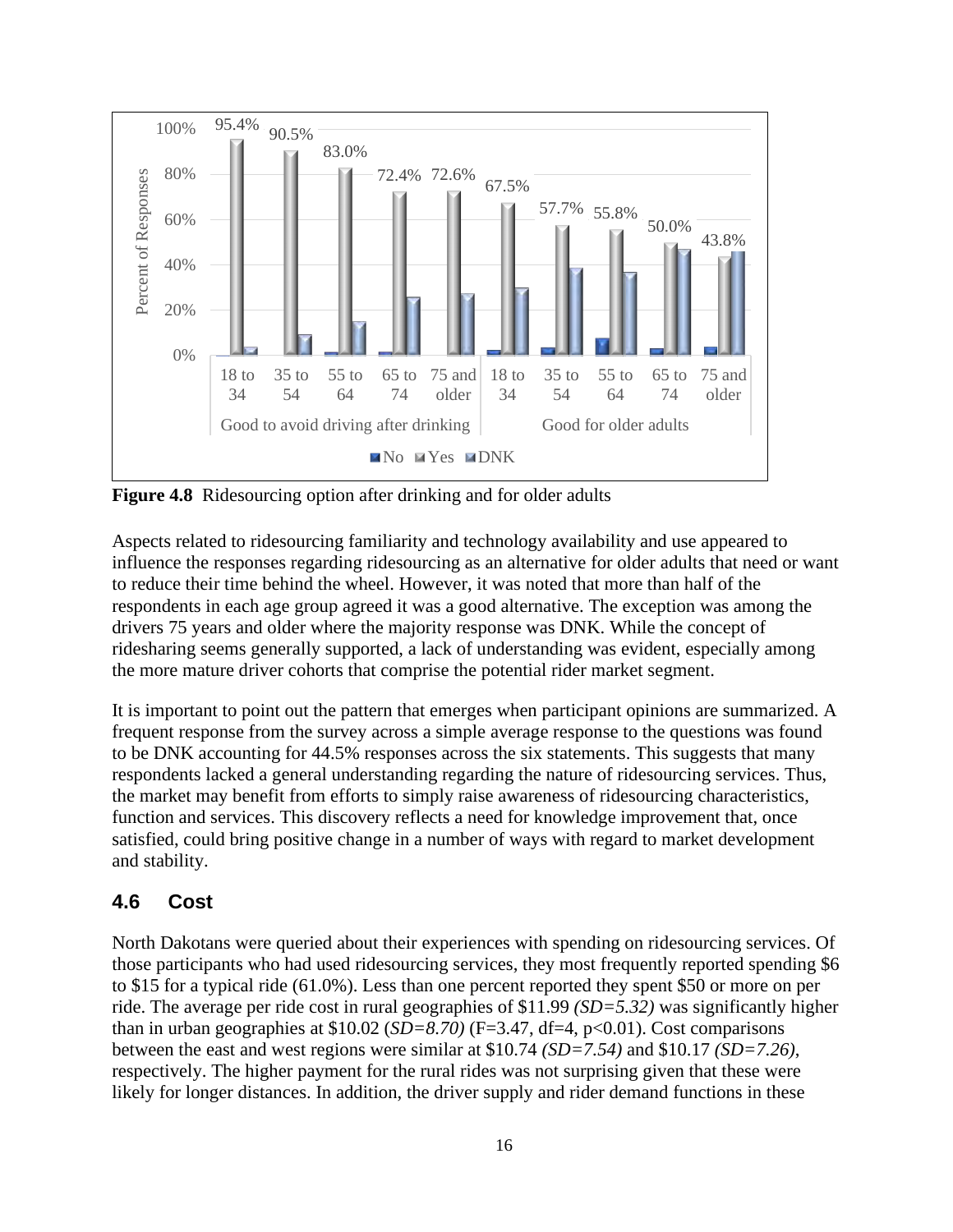markets may be less stable resulting in fewer interactions to fulfill transactions competitively. It is encouraging that nil regional differences were found. Overall, this supports the notion that the urban centers, even in rural states, have established competitive ridesourcing markets. In addition, the magnitude in differences between the rural and urban geographies seems reasonable with the newer rural markets, with likely longer trip distances, about 20% higher.

The average paid for the on-demand ride services were significantly different among the age groups ( $F=2.90$ , df $=4$ ,  $p<0.03$ ). Mean cost for each age group shows lower average ride payments were made by younger respondents at \$9.75 *(SD=7.31)* and \$9.87 *(SD=5.87)* for the 18- to 34-year-old and 35- to 54-year-old cohorts, respectively. The highest average ride payment was reported by the 65- to 74-year-olds at \$12.81 *(SD=7.76)*. The 55- to 64-year-old mean service payment was \$11.29 *(SD=8.87)* per ride. Only six payment values were available from drivers 75 years and older so the mean value of \$11.01 *(SD=7.12)* should be used with caution. The nature of the ride with factors such as on-demand versus scheduled service nature, trip distance and market location would influence these average ride payments. Information such as this may be helpful to novice riders seeking to know more about typical rates and reasonable payment ranges for ordering ridesourcing services.

To identify U.S. spending patterns for Uber and Lyft, Empower – a money-management app, looked at the transactions of 50,000 users in 32 major cities. San Francisco, CA, reported the highest monthly average of \$110 dollars spent on Uber and \$89 on Lyft. Columbus, OH, reported the lowest monthly average of \$26 spent on Uber, and \$23 on Lyft (Elkins, 2018). While fares vary widely, it does provide some context for discussing for-hire ride services with most urban fares ranging from \$10 to \$13 (Davidson, 2015). Rural areas may have wider fare ranges because longer average trip distances may be common. Because of the uncertainty about for-hire ride services, basic knowledge that prices are estimated when a ride is requested to allow the rider to decide whether to use them may be helpful. Experiencing this service request would also provide insight regarding provider service options such as on-demand standard and scheduled in advance (Helling, 2021).



<span id="page-24-0"></span>**Figure 4.9** Payment Per Ride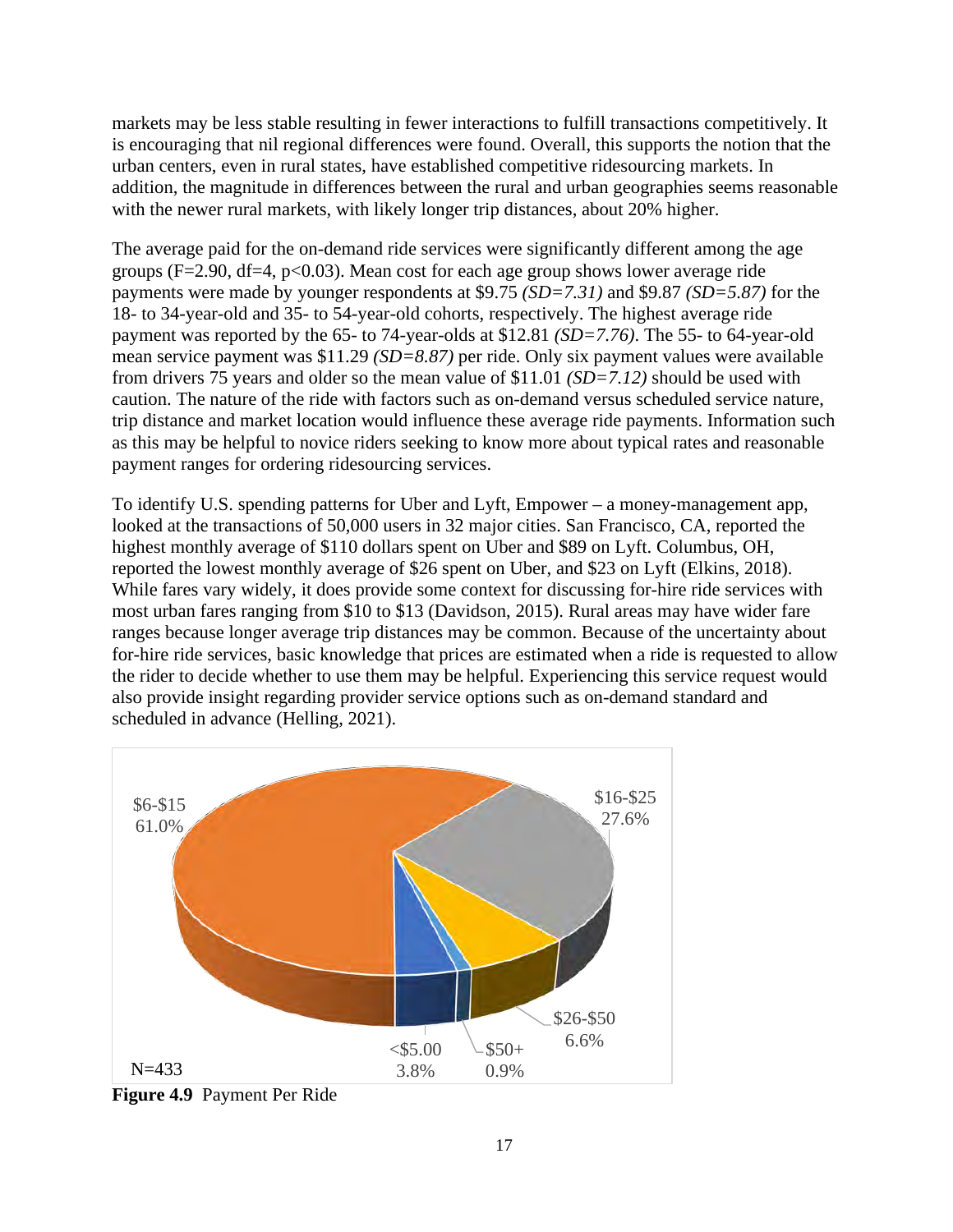The extended trip length and broader possibilities in rural market demand may, however, emerge if market segments such as airport, medical care and other urban-center linked destinations become increasingly viable. Newer demand-based service options do allow riders to schedule rides up to a week in advance which may more easily facilitate market interactions for these longer, appointment-type trips. The payment results are shown in Table 4.3, summarizing results by region, geography and age group.

|                            |       | Region |       | Geography |       | Age Group |       |       |         |       |
|----------------------------|-------|--------|-------|-----------|-------|-----------|-------|-------|---------|-------|
| Average<br>Ride<br>Payment | East  | West   | Rural | Urban     | 18-34 | $35 - 54$ | 55-64 | 65-74 | $75+$   | 18-34 |
| $<$ \$5.00                 | 0.9%  | 6.6%   | 2.2%  | 4.3%      | 2.9%  | 6.6%      | 2.0%  | 4.5%  | 0.0%    | 3.8%  |
| $$6 - $15$                 | 61.0% | 61.1%  | 49.4% | 64.3%     | 67.6% | 59.1%     | 59.2% | 44.5% | 58.9%   | 61.0% |
| $$16 - $25$                | 30.9% | 24.3%  | 39.3% | 24.3%     | 23.9% | 29.1%     | 29.6% | 33.5% | 32.0%   | 27.6% |
| \$26-\$50                  | 6.2%  | 7.0%   | 8.1%  | 6.2%      | 4.5%  | 5.2%      | 7.0%  | 17.6% | 9.1%    | 6.6%  |
| $$50+$                     | 0.9%  | 0.9%   | 1.1%  | 0.9%      | 1.1%  | 0.0%      | 2.2%  | 0.0%  | $0.0\%$ | 0.9%  |

<span id="page-25-0"></span>**Table 4.3** Payment per Ride with Region, Geography and Age Group Contingencies, 2020

#### **4.7 Drinking & Driving**

A key objective in the survey was to identify if ridesourcing plays a role in reducing alcoholimpaired driving. North Dakota was ranked  $3<sup>rd</sup>$  of 50 states as most reported episodes of binge drinking by the CDC in 2018 so understanding ride alternatives is important in mitigation strategies (CDC, 2021b). The prevalence of binge drinking in North Dakota is not waning based on self-reported health behaviors (Kanny et al., 2020). Therefore, we can posit that if Uber or Lyft type ridesourcing services could be used as alternatives to driving after alcohol consumption, fewer alcohol-related traffic crashes would likely occur. The use of ridesourcing services after alcohol consumption was investigated in-depth as a potential traffic safety strategy.

About 18% of participants indicated that they do not drink alcohol, while the remaining participants reported whether they have used on-demand ridesourcing service (Uber, Lyft, e.g.), taxi, public transit, or other methods to get home after drinking. About 36.0% of respondents reported using ridesourcing as an alternative mode to driving after drinking alcohol (Figure 4.10). Taxi was close as a second reported mode at 33.1%. Public transit options were used in the past by at least one in five respondents. Bike share was an interesting find, with 16.9% reporting this as a chosen ride alternative to driving. Other modes, such as biking, designated drivers and walking, were less commonly reported.

An important statistic that underlies this question in the survey is that more than half of the respondents that reported drinking had not used any alternative to self-driving. While some participants may have limited their alcohol consumption, it seems reasonable to assume that many respondents may have found themselves behind-the-wheel while experiencing some level of alcohol-related impairment. The limited alternative ride access, and/or lack of understanding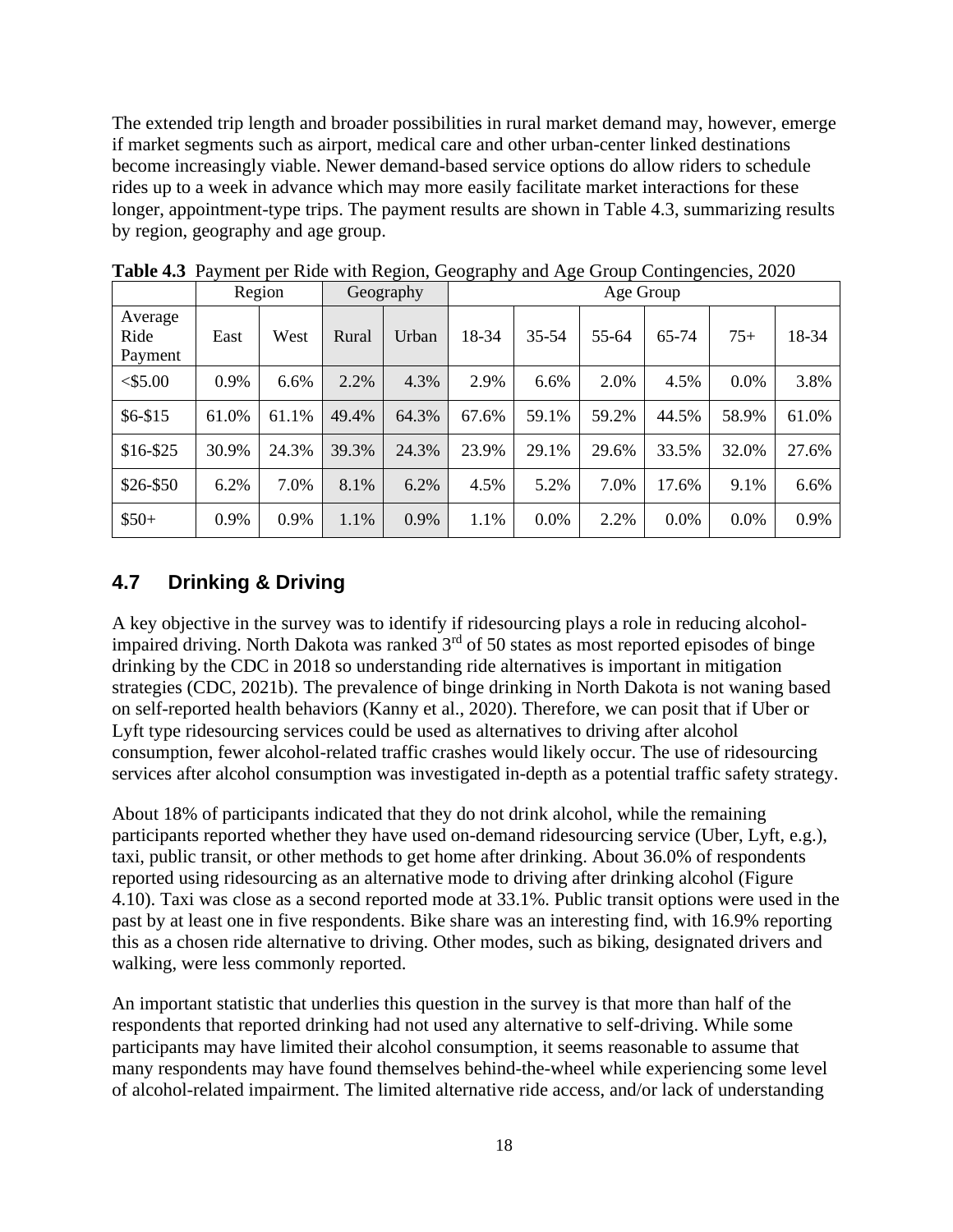

about these services, may factor into this problem. Cultural rural independence and widely dispersed populations have also been traditional contributors to chronic alcohol-impaired driving behaviors.

<span id="page-26-0"></span>**Figure 4.10** Alternative Modes Used to Avoiding Driving After Drinking, Among Respondents that Drink Alcohol

Detailed distribution for service used to avoid driving after drinking responses are presented in Table 4.4. The information may be useful in focusing on encouraging ride alternative based on current practices, considering geography and age group. Considering alternative ride modes used after drinking, generally, no significant differences in participation levels were found between regions or genders with the exception of taxi use by gender with less use among females  $\chi^2(1)$ , *N*=798) =8.01, *p* <.01. Considering geography, the use by rural residents was significantly lower than urban  $\chi^2(1, N=798) = 4.32, p < 0.04$ .

<span id="page-26-1"></span>The insight is valuable for more effectively directing messaging/education regarding the specific services and user subpopulations based on other cohort groups. It could also be a source of information for growing more commonly used alternatives among and across subpopulations. This alternative ride use would be beneficial in terms of safety outcomes and increased market demand for these services. Related to this potential increase in demand, respondents were asked about driving for on-demand providers like Uber and Lyft. Among 933 responses, three in four were not interested. About 14% expressed interest in the idea while 1% reported they were currently a driver with one of the on-demand providers.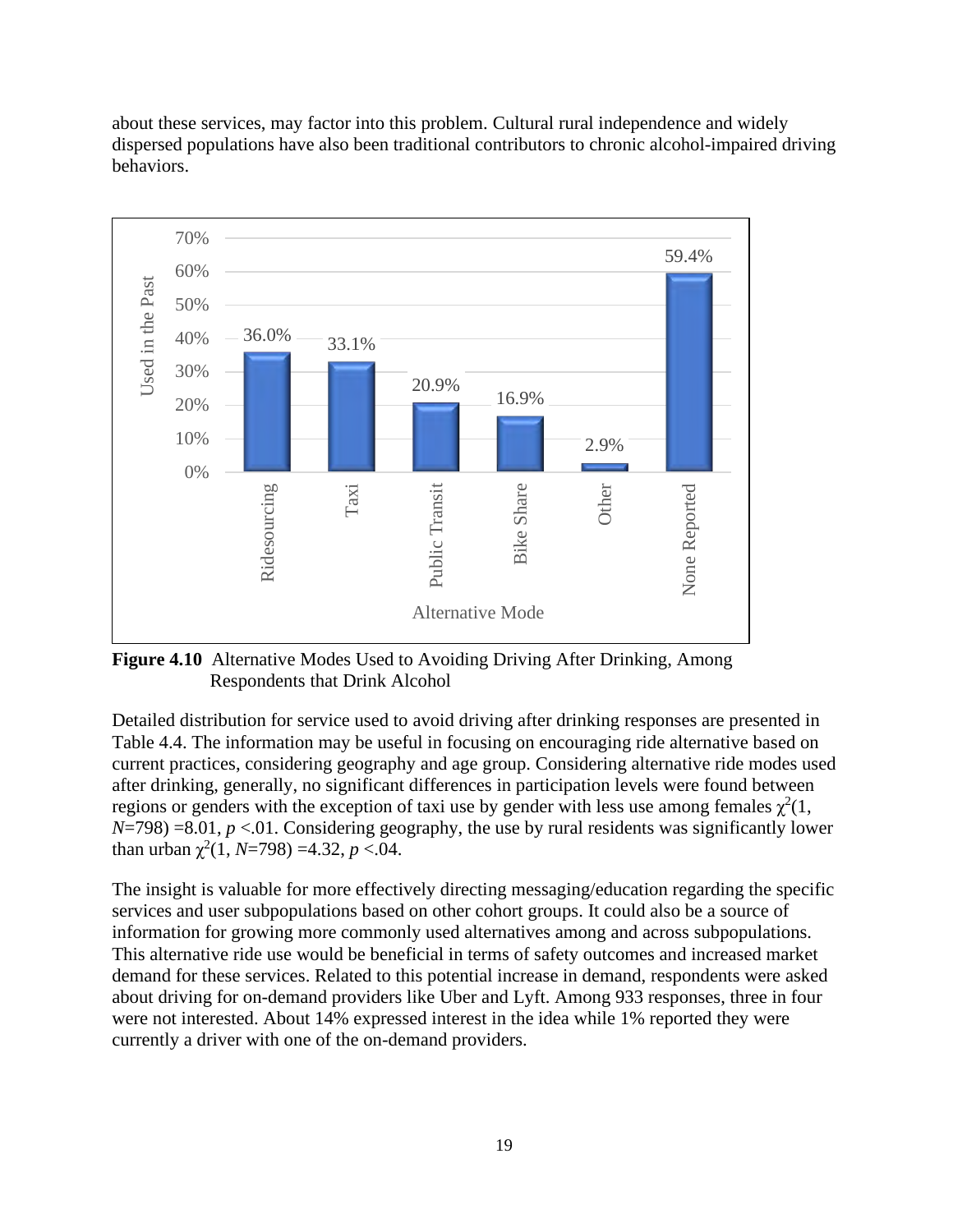|                                             | Region |       |             | Geography |                  | Age Group |         |         |         |       |
|---------------------------------------------|--------|-------|-------------|-----------|------------------|-----------|---------|---------|---------|-------|
|                                             |        |       |             |           | 18 <sub>to</sub> | $35$ to   | $55$ to | $65$ to |         |       |
| Service Used                                | E      | W     | $\mathbf R$ | U         | 34               | 54        | 64      | 74      | $75+$   | Total |
| Responses Among those that Drink Alcohol    |        |       |             |           |                  |           |         |         |         |       |
| On-Demand                                   | 34.3%  | 37.7% | 30.2%       | 38.1%     | 72.8%            | 48.8%     | 29.3%   | 6.7%    | 1.1%    | 36.1% |
| Taxi                                        | 17.2%  | 16.7% | 16.7%       | 17.0%     | 27.2%            | 28.9%     | 16.0%   | 3.6%    | $0.0\%$ | 17.0% |
| Transit/Bus                                 | 1.4%   | 1.4%  | 2.5%        | 1.0%      | 3.1%             | 2.4%      | 0.0%    | 0.0%    | 1.1%    | 1.4%  |
| Other                                       | 2.2%   | 0.8%  | 2.0%        | 1.3%      | 2.1%             | 1.8%      | 1.7%    | 1.2%    | 2.2%    | 1.8%  |
| Do Not Drink                                | 17.0%  | 20.0% | $16.0\%$    | 19.0%     | 13.0%            | 17.4%     | 17.4%   | 19.9%   | 27.6%   | 18.2% |
| $n=798$ drink alcohol; $n=178$ do not drink |        |       |             |           |                  |           |         |         |         |       |

**Table 4.4** Ride Alternatives Used to Avoid Driving After Drinking

Note that out of 977 participants, approximately 20% indicated that they do not drink alcohol, thus, implying that 80% participants may potentially drive after drinking. A combined total of 467 of responses indicated either using one of the mentioned services, or not drinking alcohol, during 2019 (Figure 4.11). Among those reporting use in 2019, the most common use frequency was within the one to five alternative ride range (78.4%). Among more frequent users, 13.6% report using it six to ten times and 8.1% used it eleven or more times. The expected lower use rates were found among the older respondent groups with less than one in five reporting any use frequency for 2019. The lower range in the 18- to 34-year-old group may reflect that part of this group would be less likely to be at bars until they are at least 21 years old. Thus, this figure may be skewed in comparing the two youngest age groups.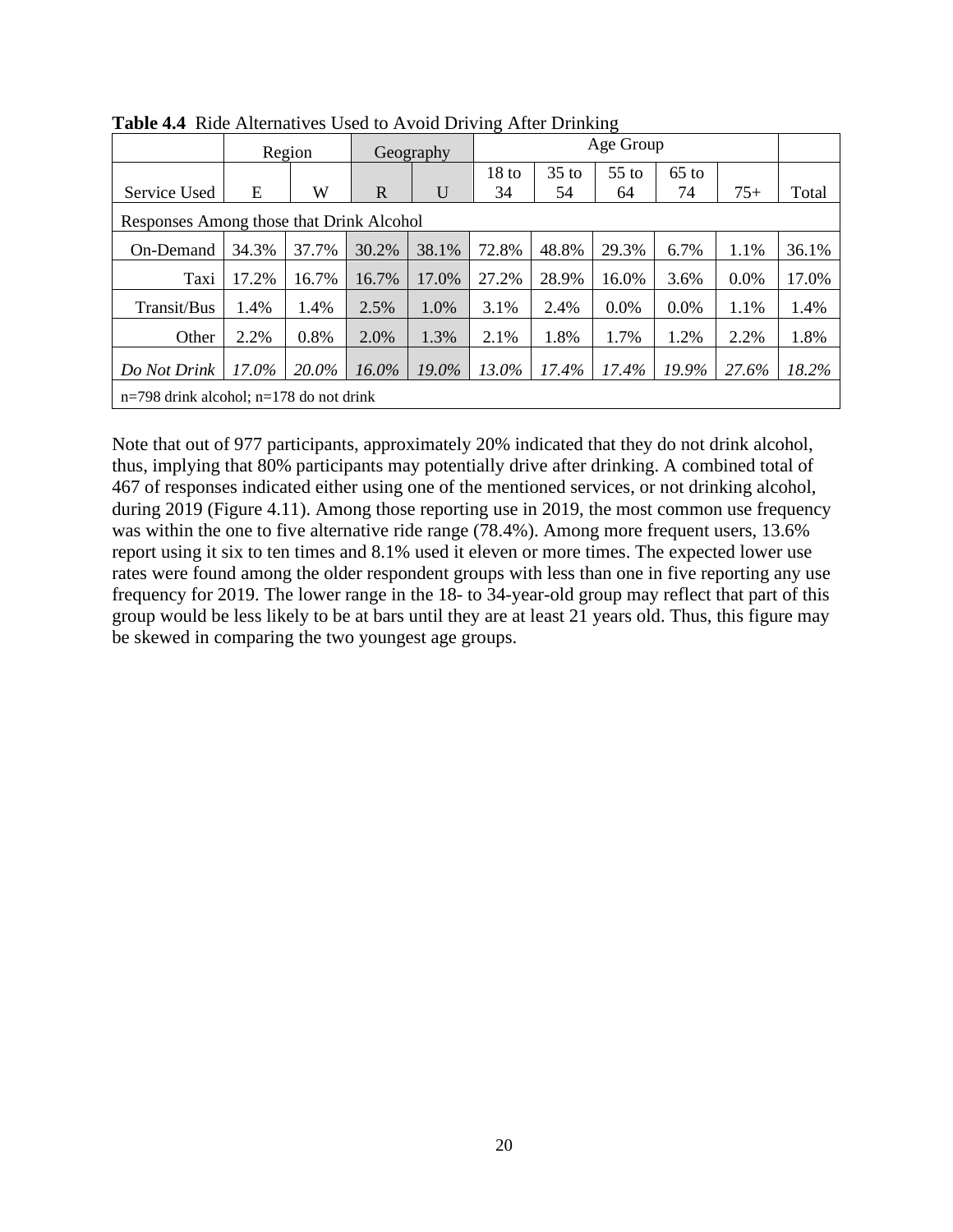

<span id="page-28-0"></span>**Figure 4.11** Frequency of Ride Alternative Used to Avoid Driving After Drinking during 2019

Among respondents, 42.1% have used a ride alternative to avoid driving after drinking. This group was likely a subset of the dinner/party category in Table 3.1. A majority (58.3%) were more likely to use ridesourcing if a voucher or discount was offered. Within the cohort indicating they do consume alcohol, 54% were more inclined to use on-demand ride services if they were current users while significantly less, only 16%, that had not used these services in the past would be more likely to use them  $\chi^2(1, N=821)$  =127.42,  $p < .001$ . The difference was not significant by region or gender, but only 44% of rural residents, among current users, more were inclined with a voucher or discount, compared to 56% in urban settings  $\chi^2(1, N=277) = 3.68$ , *p* <.06). Among the group consuming alcohol, 53% had not previously used on-demand ride services to avoid driving after drinking. Figures were similar with only 47% of rural residents having their interest piqued with the voucher or discount compared to 54% in the urban areas  $\chi^2(1, N=522) = 9.23, p < 0.01$ .

The effect of incentives did vary significantly, by age group, among drivers that reported using alternative ride services to avoid driving after driving  $(F=247.51, df=2, p<0.001)$ . About four in ten of 18- to 34-year-old *(M=.80, SD=.41)* respondents were more inclined to use the services with the discount (Figure 4.12). Appeal to the older driver cohorts was similarly low with the 65to-74 (*M=.07, SD=.26*) and 75+ (*M=.01, SD=.10*) age groups. Age groups varied significantly within and compared to the other driver age groups among those age 35 to 54 (*M=.59, SD=.49*) and 55 to 64 (*M=.44, SD=.53*). These results were similar to those for ride service use across the larger set of trip purposes.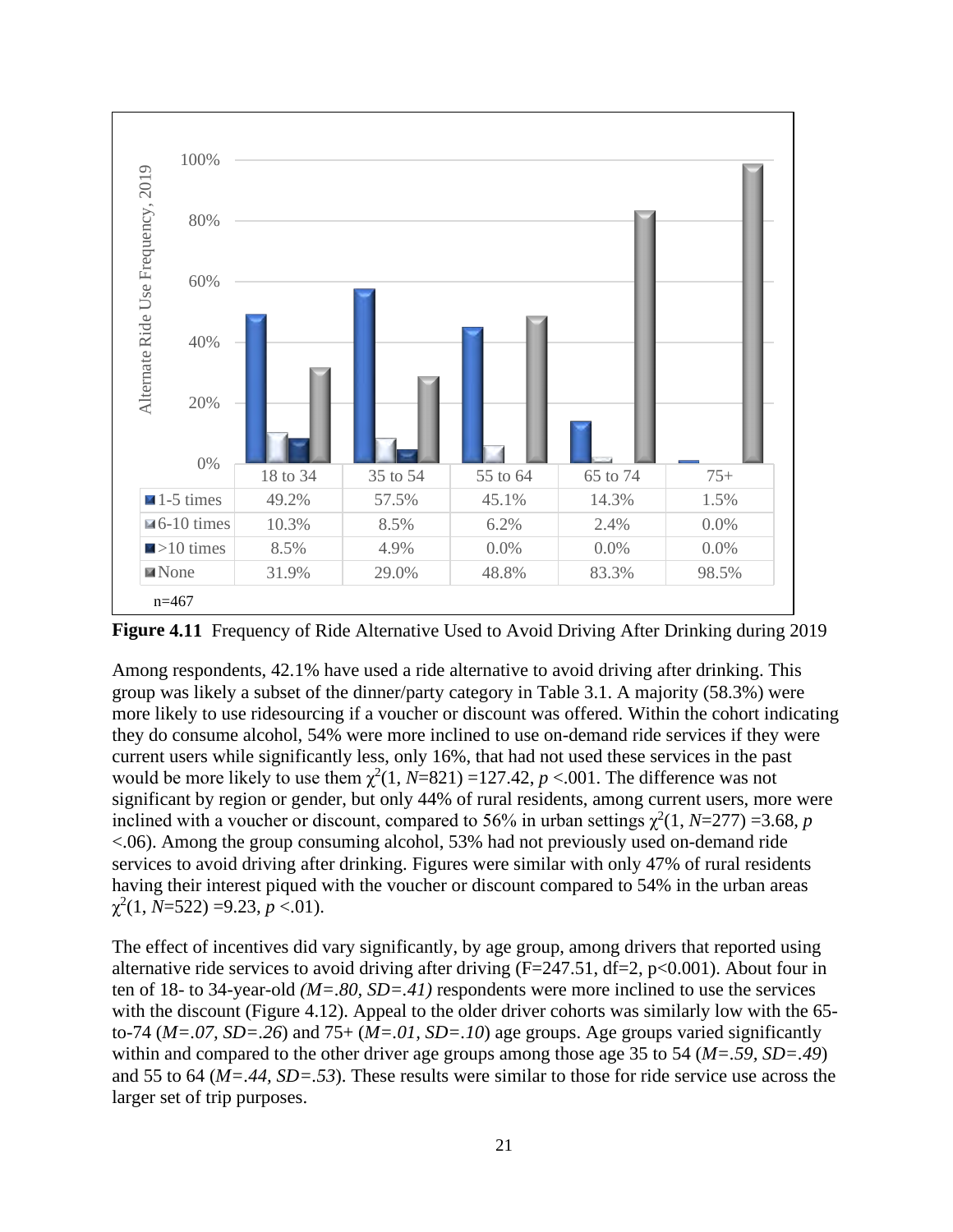

<span id="page-29-0"></span>**Figure 4.12** Likely to Use Ridesourcing with Discount or Voucher, by Age Group Among Respondents that Indicated Alcohol Consumption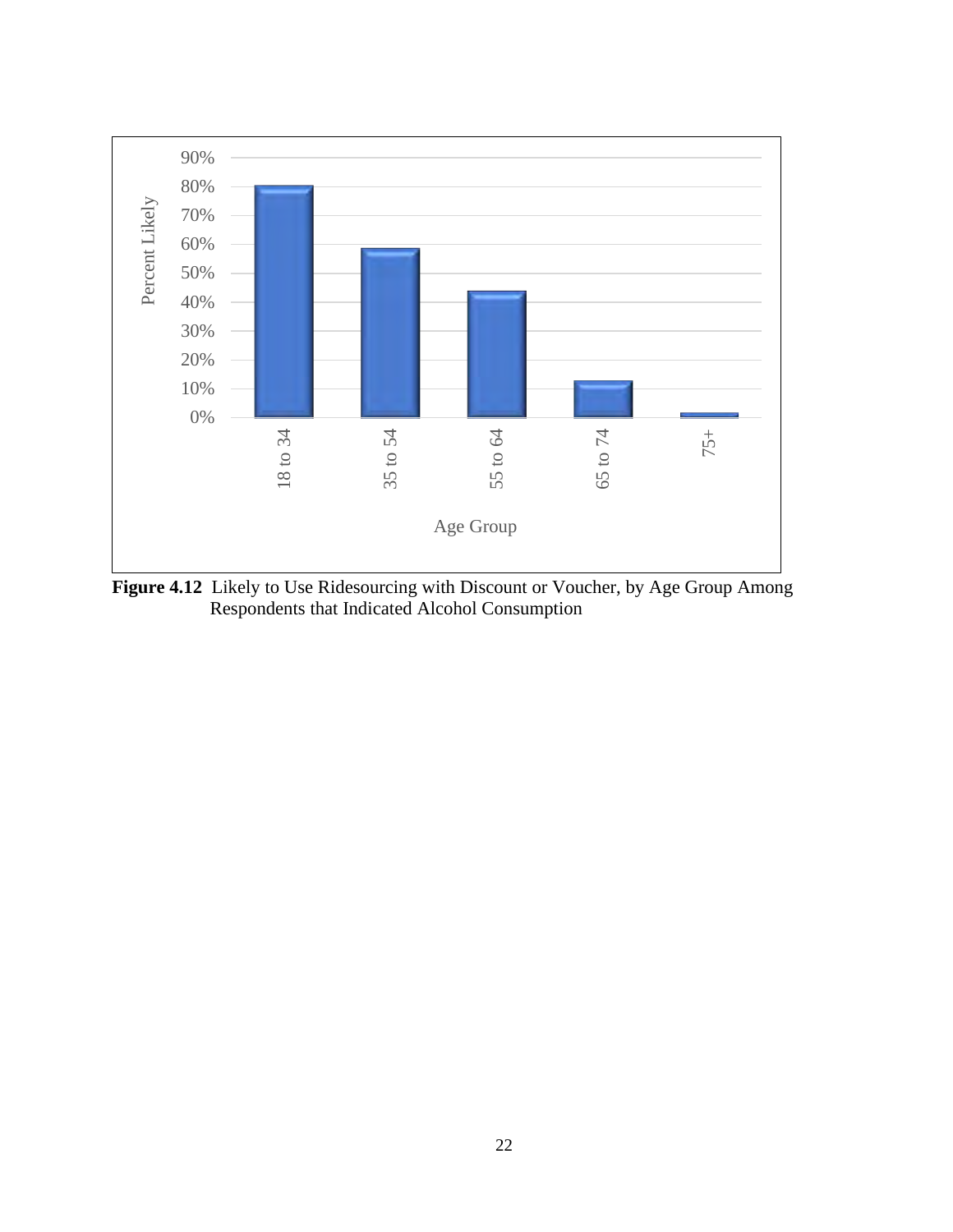# **5. CONCLUSION**

While ridesourcing has become a popular transportation option in urban areas, the future of ridesourcing services in rural regions remains ambiguous. This mode is highly agile in reacting to market demand and reaching a multitude of locations. It is also attractive from a safety perspective as an alternative to driving after drinking for rural areas with few alternatives to selfdriving. Ridesourcing companies continue efforts to try to make services more accessible in rural and remote areas. However, low population density and longer travel distances are challenges to a stable demand that typically attracts drivers. Moreover, it remains unclear how many people in rural areas would actually use these services, should they be more widely available. Therefore, the goal of this study was to better understand the demand environment in North Dakota, as a highly rural state. Understanding public perceptions and practices is key in the potential to facilitate ridesourcing market growth. This research focused on the demand factors in the ridesourcing market to determine which of those factors may have a significant impact on popularizing these services in the rural context.

A survey of adult drivers revealed one in ten were familiar with ridesourcing services such as Uber and Lyft, and that about half of those had used such services. The technology does pose an obstacle. While 97% reported they had cellular service, only 87% were using a smartphone that would enable them to participate in this market. Beyond accessibility, cost was considered a key factor. The average ride cost was most frequently between \$6 and \$15, which reasonably compares to the national average. Interestingly, two market demand segments of high interest do have more clarity with regard to potential market growth. The suggestion that ridesourcing may be a good option for older adult mobility and as a ride alternative to driving after drinking had a respondent majority in agreement at 56.2% and 83.9%, respectively. Responses across several topics, such as familiarity, accessibility, and incentives, make it evident that education about ridesourcing services may be beneficial.

Also note that, in investigating alternative modes to driving after drinking, it was estimated that more than half of the participants that indicated that they do consume alcohol did report using ride alternatives. It may be presumed that others opted to drive under the influence of alcohol, posing a topic for future investigation. Practices in other rural states maybe informative – especially related to success of ridesourcing in remote areas. Periodic surveys regarding alternative ride uses, especially as an impaired driving alternative paired with a continuous campaign to inform the public about ridesourcing may also prove beneficial in understanding market segment demand and growth. Monitoring the supply side terms of driver counts and/or incentive redemptions may also be helpful in gauging market stability. While limited to a single state, sustaining information on these factors will enable more informed, data-driven decisions of evolving trip modes and ride alternatives in North Dakota.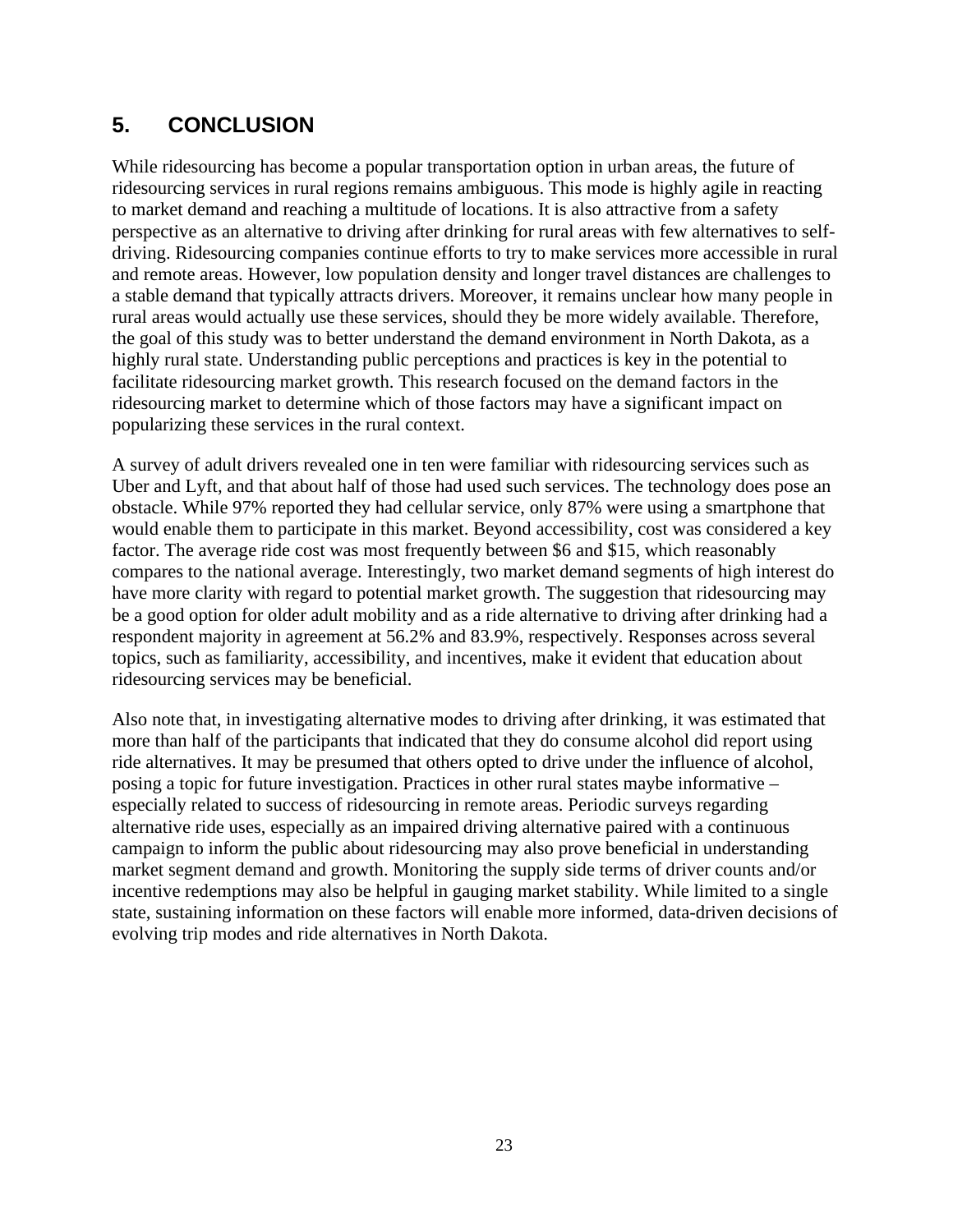#### **REFERENCES**

- Barbour N., Y. Zhang, and F. Mannering. (2020). "An Exploratory Analysis of the Role of Socio-Demographic and Health-Related Factors in Ridesourcing Behavior," *Journal of Transport & Health*, 16:100832, [https://doi.org/10.1016/j.jth.2020.100832.](https://doi.org/10.1016/j.jth.2020.100832)
- Chaiyachati K.H., R.A. Hubbard, A. Yeager, B. Mugo, J. Shea, R. Rosin and D Grande. (2018) "Rideshare-Based Medical Transportation for Medicaid Patients and Primary Care Show Rates: A Difference-in-Difference Analysis of a Pilot Program," *Journal of General Internal Medicine*, 33(6):863-868. doi:10.1007/s11606-018-4306-0
- Fell J.C., J. Scolese, T. Achoki, C. Burks, A. Goldberg, and W. DeJong. (2020). "The effectiveness of alternative transportation programs in reducing impaired driving: A literature review and synthesis." *Journal of Safety Research*,75:128-139. doi:10.1016/j.jsr.2020.09.001
- Kanny, D, TS Naimi, Y Liu, and RD Brewer. (2020). "Trends in Total Binge Drinks per Adult Who Reported Binge Drinking — United States, 2011–2017," *Morbidity and Mortality Weekly Report*, 69:30-34. DOI: http://dx.doi.org/10.15585/mmwr.mm6902a2external icon.
- Center for Disease Control, Impaired Driving: Get the Facts (2021a). Accessed at May 21, 2021, at [https://www.cdc.gov/transportationsafety/impaired\\_driving/impaired](https://www.cdc.gov/transportationsafety/impaired_driving/impaired-drv_factsheet.html#:%7E:text=Among%20drivers%20with%20BAC%20levels,35%20to%2044%20(22%25))drv factsheet.html#:~:text=Among%20drivers%20with%20BAC%20levels,35%20to%2 [044%20\(22%25\)](https://www.cdc.gov/transportationsafety/impaired_driving/impaired-drv_factsheet.html#:%7E:text=Among%20drivers%20with%20BAC%20levels,35%20to%2044%20(22%25))
- Center for Disease Control Alcohol and Public Health, Data on Excessive Driving. (2021b). Accessed April 20, 2021, at <https://www.cdc.gov/alcohol/data-stats.htm>
- Clewlow, RR. and G.S. Mishra (2017). Disruptive Transportation: The Adoption, Utilization, and Impacts of Ride-Hailing in the United States. Institute of Transportation Studies, University of California, Davis, Research Report UCD-ITS-RR-17-07.
- Davidson, J. (2015). Here's "How Much the Average Ride Costs on Uber and Lyft," *Money*. July, 15, 2015. Accessed May 21, 2021 at<https://money.com/uber-lyft-price-per-trip/>
- Elkins, K. (2018). Here's How Much Americans Spend on Uber and Lyft in 32 Major Cities. https://www.cnbc.com/2018/05/11/how-much-americans-spend-on-uber-and-lyft.html
- Federal Highway Administration (2018). Highway Statistics 2018. Accessed March 12, 2021 at <https://www.fhwa.dot.gov/policyinformation/statistics/2018/dl22.cfm>
- Federal Highway Administration (2001). National Household Travel Survey, What is Trip Chaining. Accessed online at July 2021 [https://nhts.ornl.gov/2001/pub/TripChaining.pdf.](https://nhts.ornl.gov/2001/pub/TripChaining.pdf)
- Glass-Moore, A. (2015). "North Dakota's First Uber Drivers Hit the Road in Fargo," *The Forum of Fargo-Moorhead*. May 14, 2015, Fargo, North Dakota.
- Jiang, J. (2019). More Americans use ride-hailing apps. Pew Research Center. Accessed March 12, 2021 at https://www.pewresearch.org/fact-tank/2019/01/04/more-americans-areusing-ride-hailing-apps/
- Helling, B. (2021). Lyft Cost: 2021: Lyft Rates, Fare Pricing, Fees & More, Ridester, Accessed March 19, 2021 at https://www.ridester.com/lyft-cost/.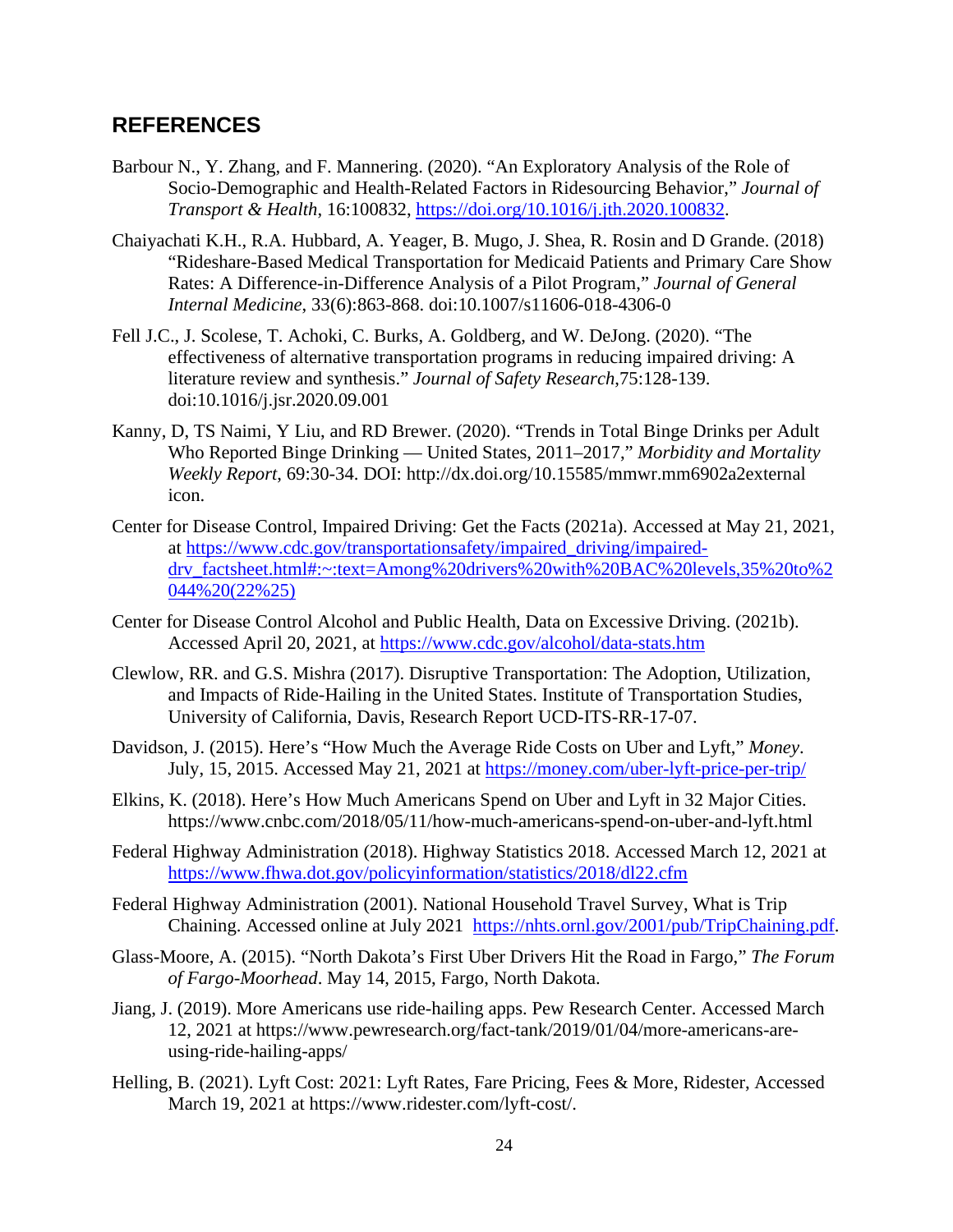- Huebner, R. and C. Ross, (2017). "Lyft Comes to Fargo Amidst Big Expansion, Giving Uber ad Ride App Competitor," *The Forum of Fargo-Moorhead*. February 23, 2017, accessed at [https://www.inforum.com/news/4223161-lyft-comes-fargo-amidst-big-expansion-giving](https://www.inforum.com/news/4223161-lyft-comes-fargo-amidst-big-expansion-giving-uber-ride-app-competitor)[uber-ride-app-competitor.](https://www.inforum.com/news/4223161-lyft-comes-fargo-amidst-big-expansion-giving-uber-ride-app-competitor)
- Lacey, J. H., T. Kelley-Baker, D. Furr-Holden, R.B. Voas, C. Moore, K. Brainard, and A. Berning. (2009). 2007 National roadside survey of alcohol and drug use by drivers: Methodology. (Report No. DOT HS 811 237). Washington, DC: National Highway Traffic Safety Administration. Accessed May 2, 2021 at [www.nhtsa.gov/staticfiles/nti/pdf/811237.pdf.](http://www.nhtsa.gov/staticfiles/nti/pdf/811237.pdf)
- Lisa, A. (2021) The Average Uber and Lyft Prices Then vs. Now Is the Cost Still Worth It?, Accessed June 12, 2021 at https://www.yahoo.com/now/average-uber-lyft-prices-then-210058173.html
- Mazareanu, E. (2020). Monthly users of Uber's ride-sharing app worldwide 2017-2020. Statistica. https://www.statista.com/statistics/833743/us-users-ride-sharing-services/
- Mazareanu, E. (2021). "Ridesharing services in the U.S.- Statistics & Facts," *Statistica*. 2021. Accessed at April 12 2021 at https://www.statista.com/topics/4610/ridesharing-servicesin-the-us/
- Statistica. (2019). https://www.statista.com/statistics/833743/us-users-ride-sharing-services/ Accessed June 2 2019
- Ohio State University. (2021). Lyft Ride Smart at Ohio State, Transportation and Traffic Management, Accessed May 2, 2021 at [https://ttm.osu.edu/ride-smart.](https://ttm.osu.edu/ride-smart)
- U.S. Census, American Community Survey (https://data.census.gov/).
- U.S. Department of Transportation, 2018, Federal Highway Administration, Highway Statistics Series [\(https://www.fhwa.dot.gov/policyinformation/statistics.cfm#\)](https://www.fhwa.dot.gov/policyinformation/statistics.cfm).
- University of Central Florida. (2021). <https://studentgovernment.ucf.edu/services/transportation/lyft/>
- University of Maryland Baltimore. (2021). Riding with Lyft, Campus Services, Accessed May 2, 2021 at [https://www.umaryland.edu/riding-with-lyft/.](https://www.umaryland.edu/riding-with-lyft/)
- Vachal, K., and J. Andersen. Going Beyond the Millennials: North Dakota Driver Ride Service Survey: Phase II: Non-Millennial Follow-Up Survey, DP-308. North Dakota State University, Fargo: Upper Great Plains Transportation Institute, Forthcoming.
- Valley News Live. (2018) Uber Expands in North Dakota, June 22, 2018. Accessed April 10, 2020 at https://www.valleynewslive.com/content/news/Uber-expands-in-North-Dakota-- 415200473.html
- Wagner, I. (2019). "Leading cities for car-sharing worldwide by fleet size 2018," *Statistica*. Accessed April 10, 2020 https://www.statista.com/statistics/1022210/leading-cities-carsharing-worldwide-fleet-size/
- Wolfe, M.K., and N.C. McDonald. (2020). "Innovative health care mobility services in the US," *BMC Public Health,* 20, 906. Accessed April 10, 2020 https://doi.org/10.1186/s12889- 020-08803-5.